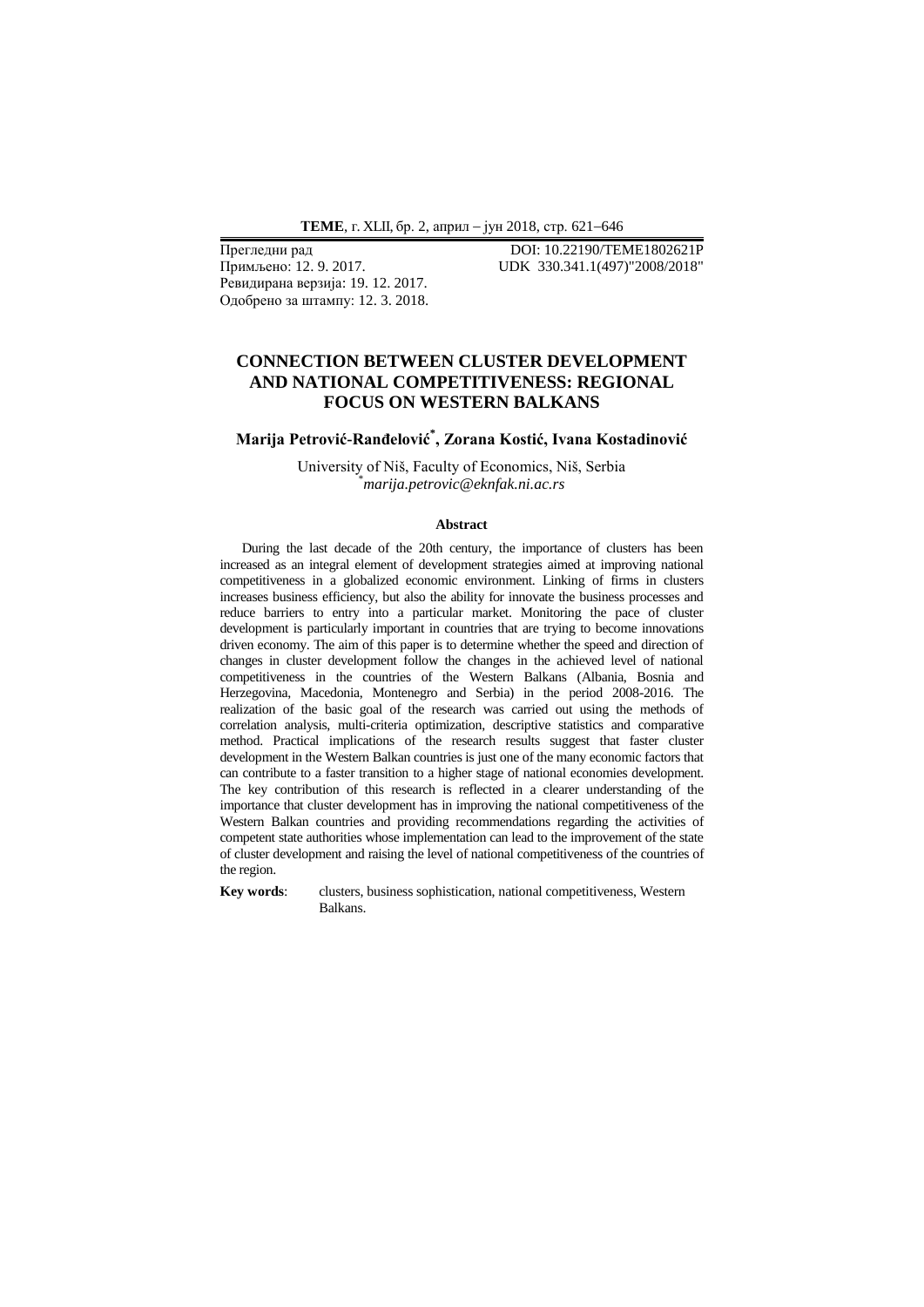# **ВЕЗА ИЗМЕЂУ РАЗВОЈА КЛАСТЕРА И НАЦИОНАЛНЕ КОНКУРЕНТНОСТИ: РЕГИОНАЛНИ ФОКУС НА ЗАПАДНИ БАЛКАН**

#### **Апстракт**

У току последње деценије XX века повећан је значај кластера као интегралног елемента стратегија развоја усмерених ка унапређењу националне конкурентности у глобализованом економском окружењу. Повезаност предузећа у кластере повећава ефикасност пословања, али и могућност за иновирање пословних процеса и смањење баријера за улазак на одређено тржиште. Праћење темпа развоја кластера нарочито добија на значају у земљама које настоје да постану иновацијама вођене економије. Циљ овог рада је да се утврди да ли брзина и смер промена у развоју кластера прати промене у достигнутом нивоу националне конкурентности у земљама Западног Балкана (Албанија, Босна и Херцеговина, Македонија, Црна Гора и Србија) у периоду од 2008. до 2016. године. Остваривање основног циља истраживања извршено је применом метода корелационе анализе, вишекритеријумске оптимизације, дескриптивне статистике и компаративног метода. Практичне импликације резултата истраживања указују на то да је бржи развој кластера у земљама Западног Балкана један од фактора који могу допринети бржем преласку у вишу фазу развоја националних привреда. Кључни допринос овог истраживања огледа се у јаснијем разумевању значаја који развој кластера има за унапређење националне конкурентности земаља Западног Балкана и пружању препорука у погледу активности надлежних државних органа чија примена може довести до унапређења стања развоја кластера и подизања нивоа националне конкурентости земаља региона.

**Кључне речи**: кластери, пословна софистицираност, национална конкурентност, Западни Балкан.

### *INTRODUCTION*

Economic policy holders of all countries today face the challenge of maintaining and continually improving the level of national competitiveness with the aim of achieving a sustainable rate of economic growth and raising the level of well-being. An effective resolution of this problem in the conditions of a pronounced globalization of the world economy requires continuous monitoring and identification of key competitive advantages and competitive disadvantages, which are more viewed as a chance than a threat to maintain and improve the level of national competitiveness.

Over the years, economists have tried to explain the sources of national prosperity, while attaching less or greater importance to many factors such as macroeconomic stability, the rule of law, a transparent and efficient institutional framework, business sophistication, and so on. The multiplicity and diversity of these factors confirm the fact that competitiveness is a complex development phenomenon, which realization requires their complementary and simultaneous action.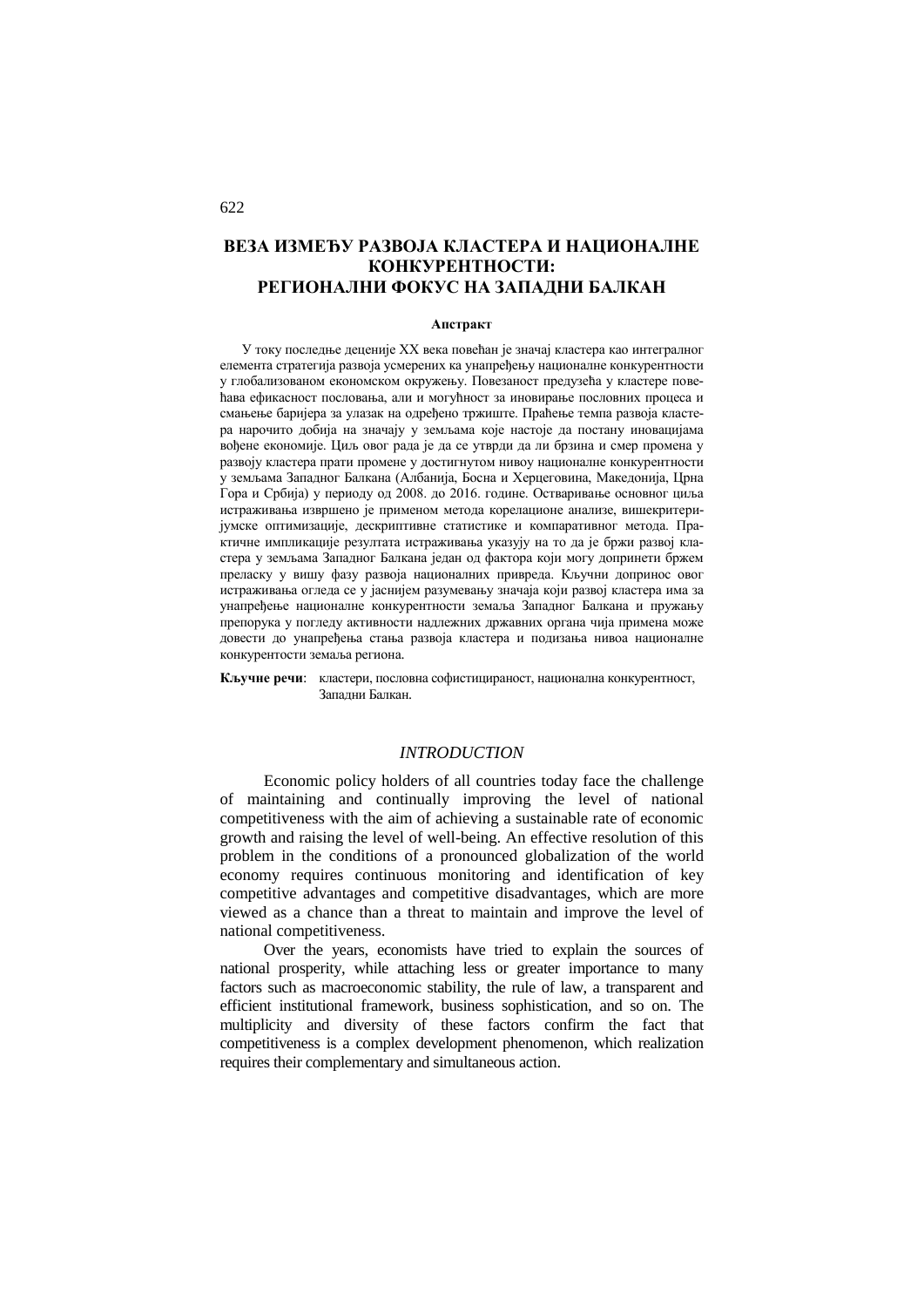There is a high degree of interconnection and mutual dependence between the state of cluster development and national competitiveness. Due to the fact that competitiveness is a complex phenomenon, at the very beginning it is logically imposed its precise definition.

The competitiveness phenomenon has become an issue of great interest both to the academic and the wider professional public over the last two decades. The actuality of this phenomenon in contemporary conditions is emphasized by the fact that in the basis of this concept there are those questions to which economic theory and practice are trying to provide an answer for decades backwards: an increase in economic well-being and an equitable distribution of wealth.

Despite the widespread use among economists, today, in official literature, there is no generally accepted definition of the concept of competitiveness. Differences in theoretical interpretations of this phenomenon are caused by different perceptions of the researchers on the level of its practical application, which has as a consequence the development of a number of definitions and models of competition, as well as the emergence of a number of indicators for measuring the achieved level of competitiveness (Radukić & Petrović-Ranđelović, 2012, p. 247).

Depending on the starting points of researchers in an effort to include factors affecting competitiveness, a distinction is made between the two levels of competitiveness: micro and macro competitiveness.

At the firm, *or micro-economic*, level there exists a reasonably clear and straightforward understanding of the notion of competitiveness based on the capacity of firms to compete, to grow, and to be profitable. At this level, competitiveness resides in the ability of firms to consistently and profitably produce products that meet the requirements of an open market in terms of price, quality, etc. (Martin, 2017, p. 2-1). At the basis of the definition of competitiveness at the micro level, there are microeconomic factors that determine behavior, preferences and standards at the firm level and which directly affect the productivity and innovativeness of the company. Among the microeconomic factors of competitiveness, the application of sophisticated business practices, the quality of the business environment, and the organization and structure of economic activity, i.e. the state of cluster development, is emphasized. Porter was among the first to point out the importance of these factors in overall productivity and national prosperity.

Observed from the macro level, there is no single definition of competitiveness, since the notion of macro or national competitiveness causes different connotations at different authors. This is so when defining national competitiveness, many authors emphasize the importance of various factors that affect competitiveness, such as low costs or the level of the exchange rate, the rate of economic growth or the level of technological development. At the national level, competitiveness reflects the ability of a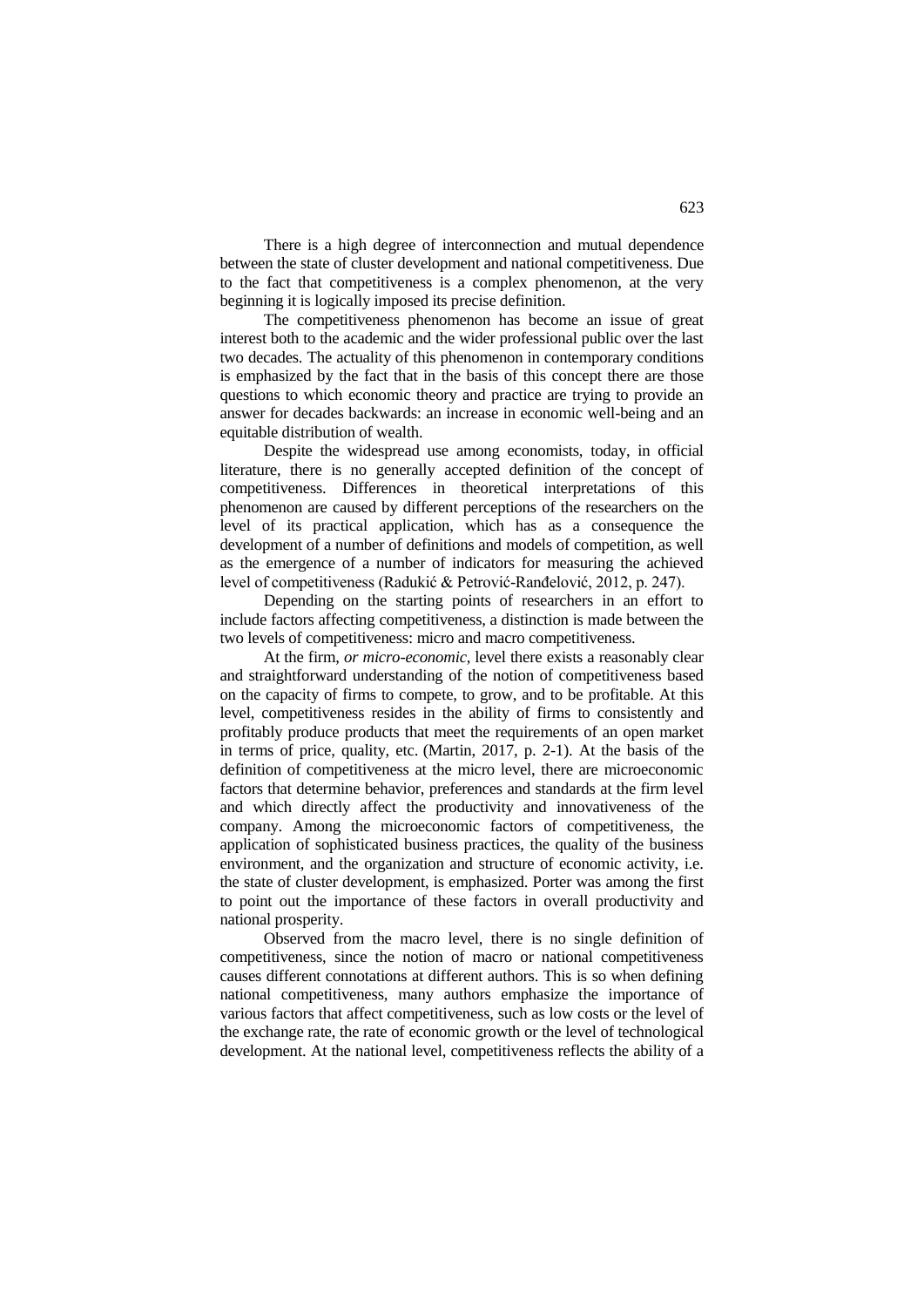country to use its resources in a way that raises the standard of living for its citizens. As a result, an economy is able to sell a broad-range of goods and services in international markets and attract efficiency-seeking investment from abroad (Wares & Handley, 2008, p. 4).

Unlike microeconomic factors, macroeconomic factors of competitiveness indirectly affect the productivity of enterprises and they relate to institutions and regulations (legislative, regulatory and fiscal system and policy, as well as political institutions and social infrastructure) that create and regulate the business environment and set basic preconditions for national competitiveness.

One of the most frequently cited definitions of competitiveness was given by the World Economic Forum, which in its Global Competitiveness Reports strives to identify those factors that are important for achieving sustainable economic growth and the long-term economic progress of a national economy. According to the World Economic Forum (2008), competitiveness is defined as:

"*The set of institutions, policies, and factors that determine the level of productivity of a country.* The level of productivity, in turn, sets the sustainable level of prosperity that can be earned by an economy" (World Economic Forum, 2008, p. 3).

Regardless of the level of practical application, competitiveness has the ultimate goal of supporting the company's ability to achieve success in international markets in order to achieve a better standard of living and quality of life for the population through continuous and sustainable economic growth and social development.

Since the concept of competitiveness today has become a generally accepted development framework, it can be concluded that it is becoming less used to describe a final state, but as an indicator for undertaking the necessary activities in order to achieve a predetermined, final goal. Many researchers claim that cluster development is a key component of these activities, or a necessary step on the road to achieving the laid goal. This directly leads to the conclusion that cluster development is one of the important strategies for improving the level of national competitiveness.

The countries of the Western Balkans, Albania, Bosnia and Herzegovina, Macedonia, Montenegro and Serbia represent small and open economies that share common historical heritage and follow a relatively similar model of economic development on the way to building a market economy and developing a democratic society.

According to Porter (1990), all national economies over time pass through different stages of competitiveness, which correlate with stages of economic development, reflecting in that specific sources the advantages of national companies in international competition and the character and degree of internationally successful industries and clusters: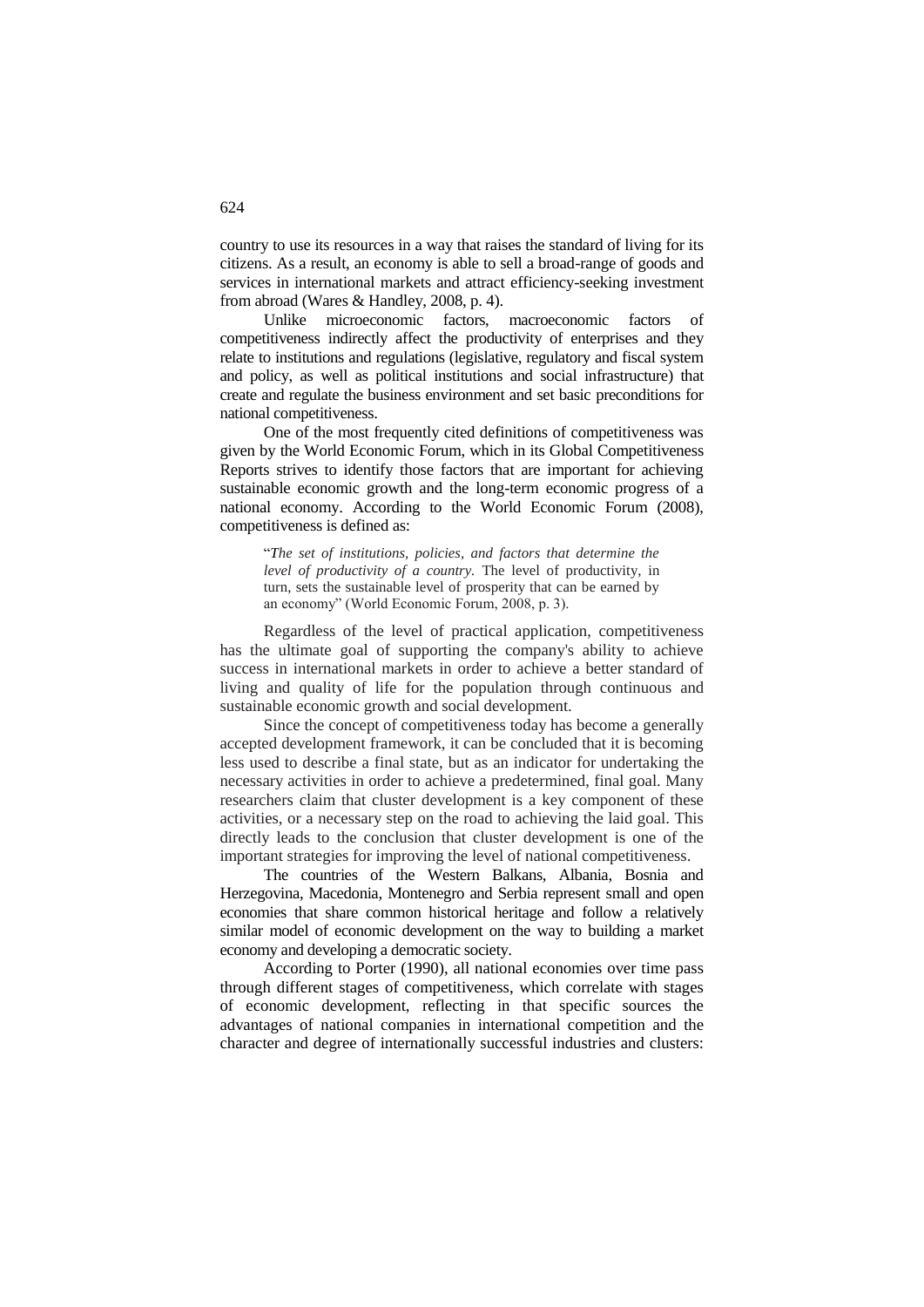*factor-driven economies, efficiency-driven economies, innovation-driven economies.* (Petrović-Ranđelović & Miletić, 2016, p. 56). According to the development stage, the countries of the Western Balkans have been classified as economies driven by efficiency, which indicates that the factors from the domain of the *Improvement of efficiency* subindex have the greatest impact on the level of national competitiveness. This directly implies that these countries achieve the greatest competitive disadvantages in the domain of the *Innovation and sophistication* subindex, within which are the pillars of competitiveness that are vital to the competitive position of countries in the highest innovation driven stage of development. Particular concern is the fact that competitiveness shortcomings within this sub index are more pronounced in the domain of the 11<sup>th</sup> pillar, *Business sophistication*, which in itself constitutes a composite index that is formed as a weighted average of the value of nine subindices, of which the third quantifies the state of cluster development.

In accordance with the laid goal, this paper is structured as follows. After introductory considerations, in the first part of the work, qualitative research was carried out, i.e. a review of theoretical and empirical literature on the relationship between clusters and competitiveness was given. The aim of this part of the paper is to set up an analytical framework that would direct research on the manner of which clusters influence national competitiveness. In the third part of the paper, the methodology and the information base of the research are presented and the starting hypotheses are defined. The fourth part of the paper relates to the quantitative research with the aim of confirming the initial hypotheses based on secondary sources of information gathered from the Global Competitiveness Report of the World Economic Forum for the period from 2008 to 2016. In the last part of the paper, the synthesis of the survey results was carried out and recommendations were given for undertaking the desirable activities of the competent state authorities in order to improve the parameters of competitiveness in the domain of the cluster development of the observed group of countries.

## *CLUSTERS AS A DETERMINANT OF NATIONAL COMPETITIVENESS: THEORETICAL AND EMPIRICAL FRAMEWORK*

Among economists there is general consensus that the geographical concentration of economic activities (industrial districts, growth poles, clusters, local production systems, innovation systems, etc.) represents a significant factor in the economic and regional development, innovativeness and competitiveness of a national economy. Theoretical explanations of such concentration date from the end of the  $19<sup>th</sup>$  century and they found the roots in the book *Principles of Economics* (published in 1890) of English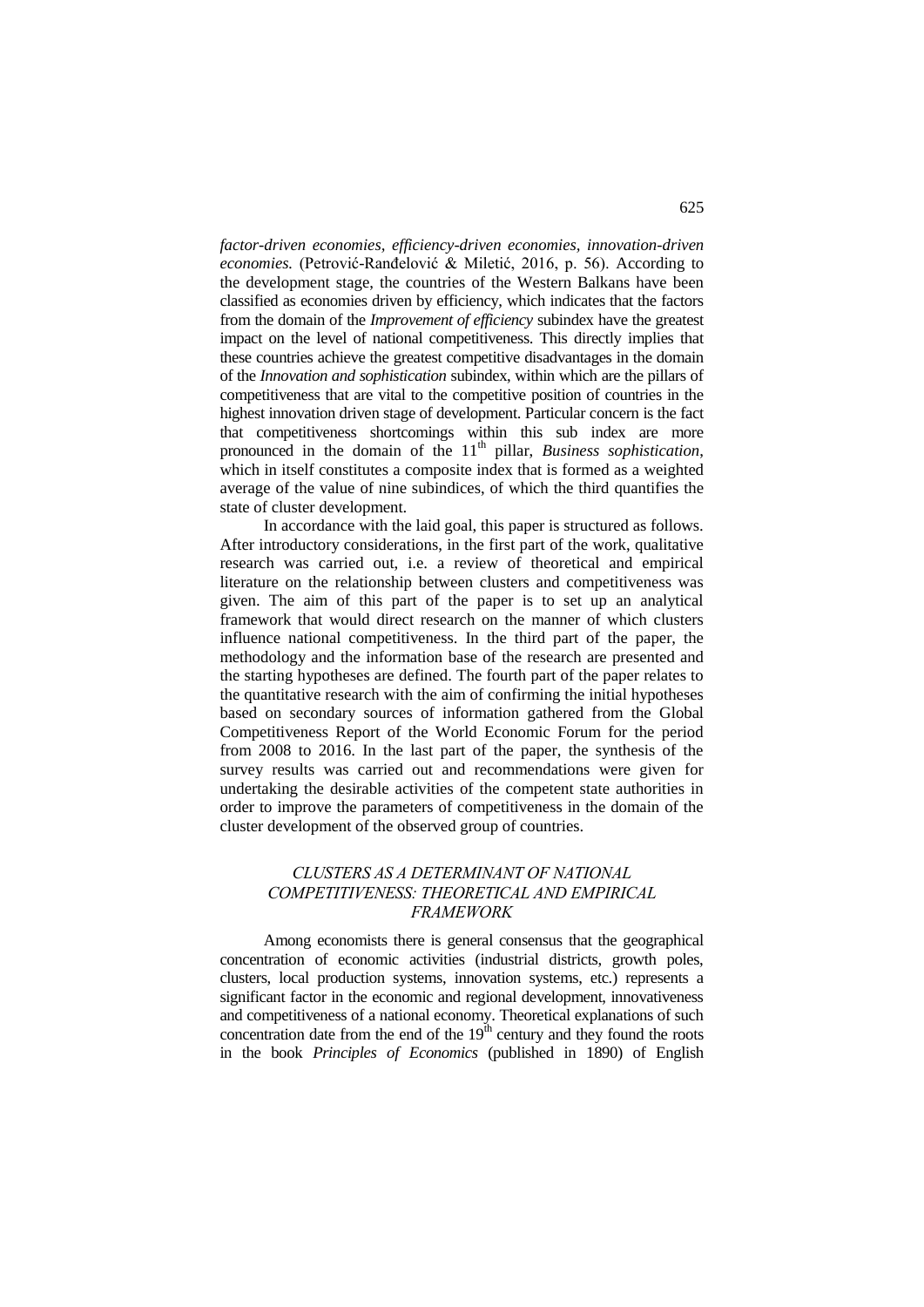economist Alfred Marshall (Marshall, 1890), which is analyzing the industrial districts in the  $19<sup>th</sup>$  century in England, noted that companies from the same sector tend to be grouped in the same geographical area in order to optimize their business activities. Marshall's emphasis on the importance of territorial grouping of economic activities at a particular location for economic and regional development has been neglected for a long time, since scientists from different professions have tried to explain decisions about the location from the social and institutional rather than from the economic point of view. The reaffirmation of this concept has contributed work of Giacomo Becattini (Becattini, 1979) named *Dal 'settore' Industriale al 'distretto' industriale. Alcune considerazioni sull'unitŕ d'indagine dell'economia industriale (Industrial Districts. A new Approach to Industrial Change)*  published in 1979. Standing firmly on Marshall's concept positions and its further development, Becattini anew give rise the debate on industrial districts as a model of industrial development and the leading paradigm of local development.

However, with the intensification of the process of globalization in the last decade of the  $20<sup>th</sup>$  century, large debates have been launched on the importance of the geographical concentration of economic activity in the global economy. In the available empirical literature can be find quite contrary views among economists on this issue. Some argue that globalization, and in particular the liberalization of trade and capital flows, the expansion of multinational corporations and the transition of developed countries to the information society and economy has diminished the importance of regional specialization and the grouping of economic activity (O'Brien, 1992; Cairncross, 1997; Gray, 1998). Others argue that this process has contributed to the increasing importance of the location of economic activity, and that regional economies and clusters today have become the focus of growth and development and the increase in the welfare of the population (Ohmae, 1995; Coyle, 1997, 2001; Porter, 1998; Scott, 1998, 2001; Fujita, Krugman & Venables, 2000). In this regard, Michael Porter's claim in particular is pointed out, to whom:

"In a global economy – which boasts rapid transportation, high speed communications and accessible markets – one would expect location to diminish in importance. But the opposite is true. The enduring competitive advantages in a global economy are often heavily localised, arising from concentrations of highly specialised skills and knowledge, institutions, rivalry, related businesses, and sophisticated customers" (Porter, 1998, p. 90).

After publication Michael Porter's book *The Competitive Advantage of Nations* (1990) the notion of competitiveness has not only become the main topic in public policy discourse, while at the same time the concept of clusters had been popularized through his diamond model as an analytical concept, and a key policy tool, as well.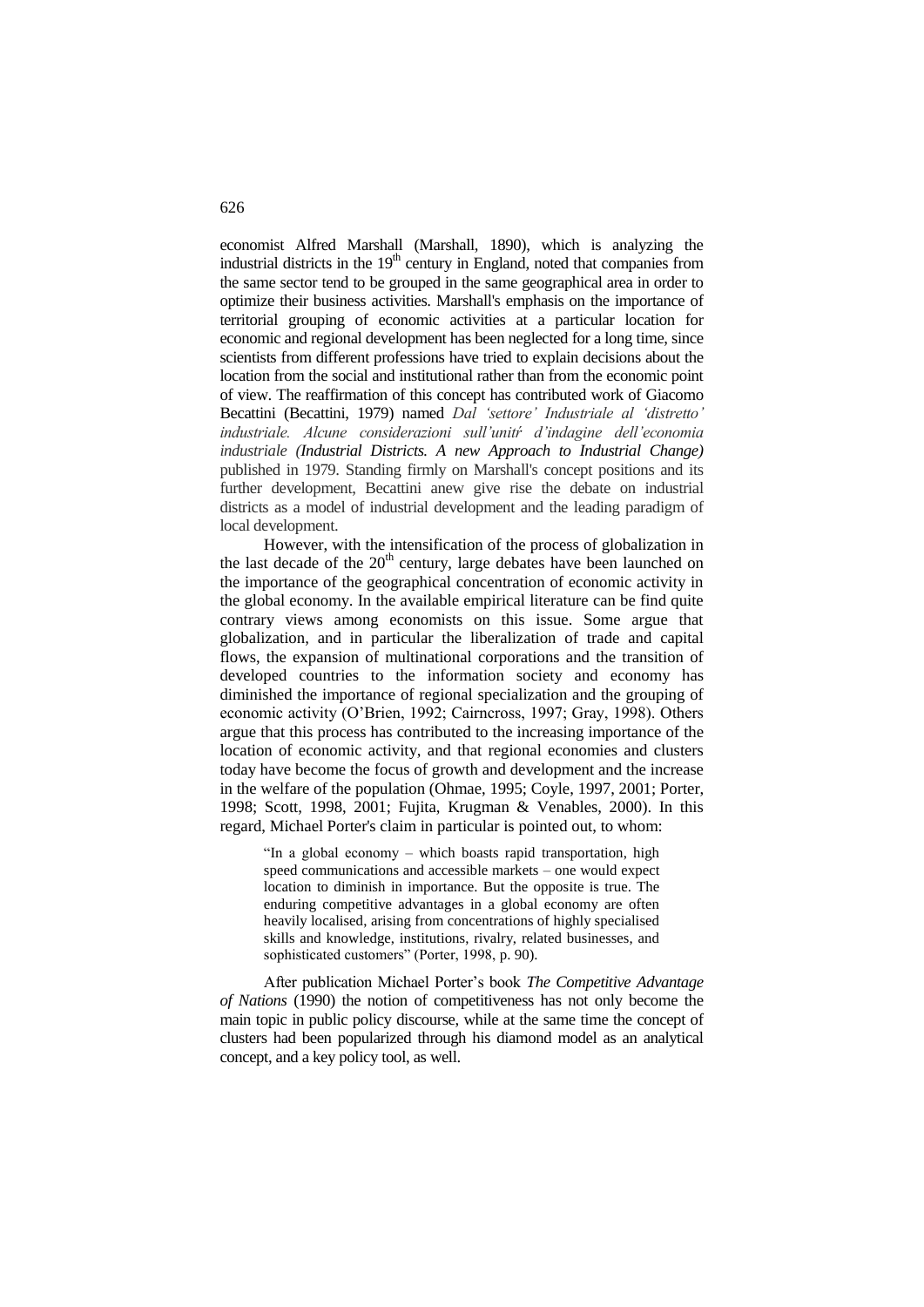The Porter's "diamond model" provides an approach in understanding the competitive position of a nation in global competition quite different from the classical theory. In doing this, it asserts that classical theory which explain the success of nations in particular industries based on the intensive use of factors of production (land, labor and, natural resources) they possess in abundance, so-called cost driven competition, and its political implications for improving the competitiveness of the nation on the basis of comparative advantages have been overshadowed by the globalization process and the power of technology. Porter offers the new productivity based theory of national competitiveness, arguing that:

"The only meaningful concept of competitiveness at the national level is *productivity.* The principal goal of a nation is to produce a high and rising standard of living for its citizens. The ability to do so depends on the productivity with which a nation's labor and capital are employed" (Porter, 1990, p. 76).

In other words, a new theory must move beyond comparative advantage to the competitive advantage of nation (Porter, 1990, p. 77). Furthermore, he indicates that:

"A rising standard of living depends on the capacity of a nation's firms to achieve high levels of productivity and to increase productivity over time. Sustained productivity growth requires that an economy continually upgrade itself" (Porter, 1990, p. 76).

Porter argues that in order to understand the concept of competitiveness it is necessary to make a distinction between general use and specialized production factors. Unlike the classic economic theory which argues that for the production process the most important factors are those factors in which one country is abundant and those that are intensively used in the production intended for export, and on this basis make it a key comparative advantage, Porter claims that the most important factors of production are not inherited, but rather created, specialized factors that require continuous investment and which is difficult to imitate. General factors of production, such as workforce or local sources of raw materials, no longer represent the factors on which a sustainable competitive advantage of a country can be built. Creating a sustainable competitive advantage requires the possession of factors that are specifically designed to meet the needs of the specific industry. Bearing in mind that companies have a competitive advantage in innovating the production process through the introduction of new technology or new methods and methods of production management, the most important specialized factors are those closely related to the innovation process. Under conditions where companies are faced with a lack of basic factors of production (selected factor disadvantages), they are stimulating on innovation, in order to make basic weakness into a chance to raise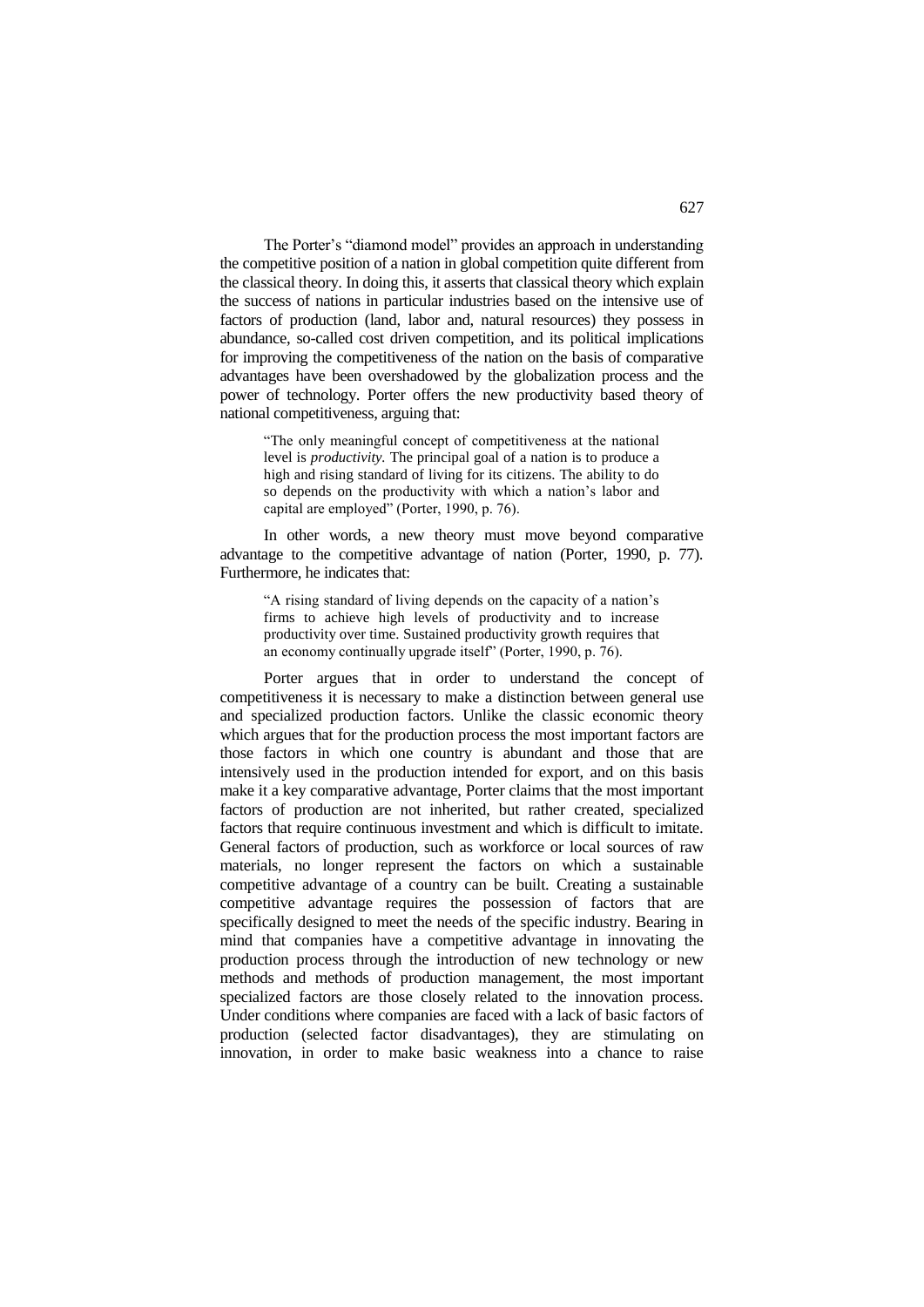competitive advantage. In other words, there is a strong link between competitiveness, productivity and innovation.

Porter believes that the availability of traditional (inherited) factors of production does not contribute to the creation of national competitive advantage, but that competitive advantage arises as the result of simultaneous action and interaction of four interrelated determinants that create a business environment in which companies realize their activities, which are related to: 1) factor conditions, 2) demand conditions; 3) related and supporting industries.; and 4) firm strategy, structure and rivalry.

For the purposes of this research, two elements of diamond deserve special attention. First, factor conditions (such as, skilled labor, infrastructure, physical resources and technology), which are necessary for successful competition in the specific industry. In economic literature, the belief is that factor conditions are an important determinant that affects the productivity of companies, by improving their efficiency, quality and specialization in a particular cluster area.

Porter argues that the degree of interaction between all four elements of the diamond of a national competitive advantage further increases by the companies' activities within the cluster. Therefore, the second element refers to the existence of interlinked and supportive activities in one country that are internationally competitive.

Since during the last decade of the  $20<sup>th</sup>$  century Porter has made the greatest contribution to the development of the cluster concept and the promotion of the relationship between clusters and competitiveness, its definition represents not only the most cited definition of clusters, but also the framework for directing the activities of the economic policy maker in the direction of cluster development and improvement the level of national competitiveness. Clusters are geographic concentrations of interconnected companies and institutions in a particular field. Clusters encompass an array of linked industries and other entities important to competition. They include, for example, suppliers of specialized inputs sub as components, machinery, and services, and providers of specialized infrastructure (Porter, 1998, p. 78). Since clusters promote both competition and cooperation, the later inclusion of the concept of cooperation between enterprises, Porter has significantly improved the definition of the cluster. Clusters are geographic concentrations of interconnected companies, specialized suppliers, service providers, firms in related industries, and associated institutions (*e.g.*: universities, standards agencies, trade associations) in a particular field that compete but also cooperate (Porter, 2000).

In an effort to provide an answer to the question why clusters are crucial in raising the level of national competitiveness, Porter argues that productivity, which is a key determinant of competitiveness, depends on the manner on which companies compete with each other, "not on the particular fields they compete in" (Porter, 1998, p. 80). In other words, in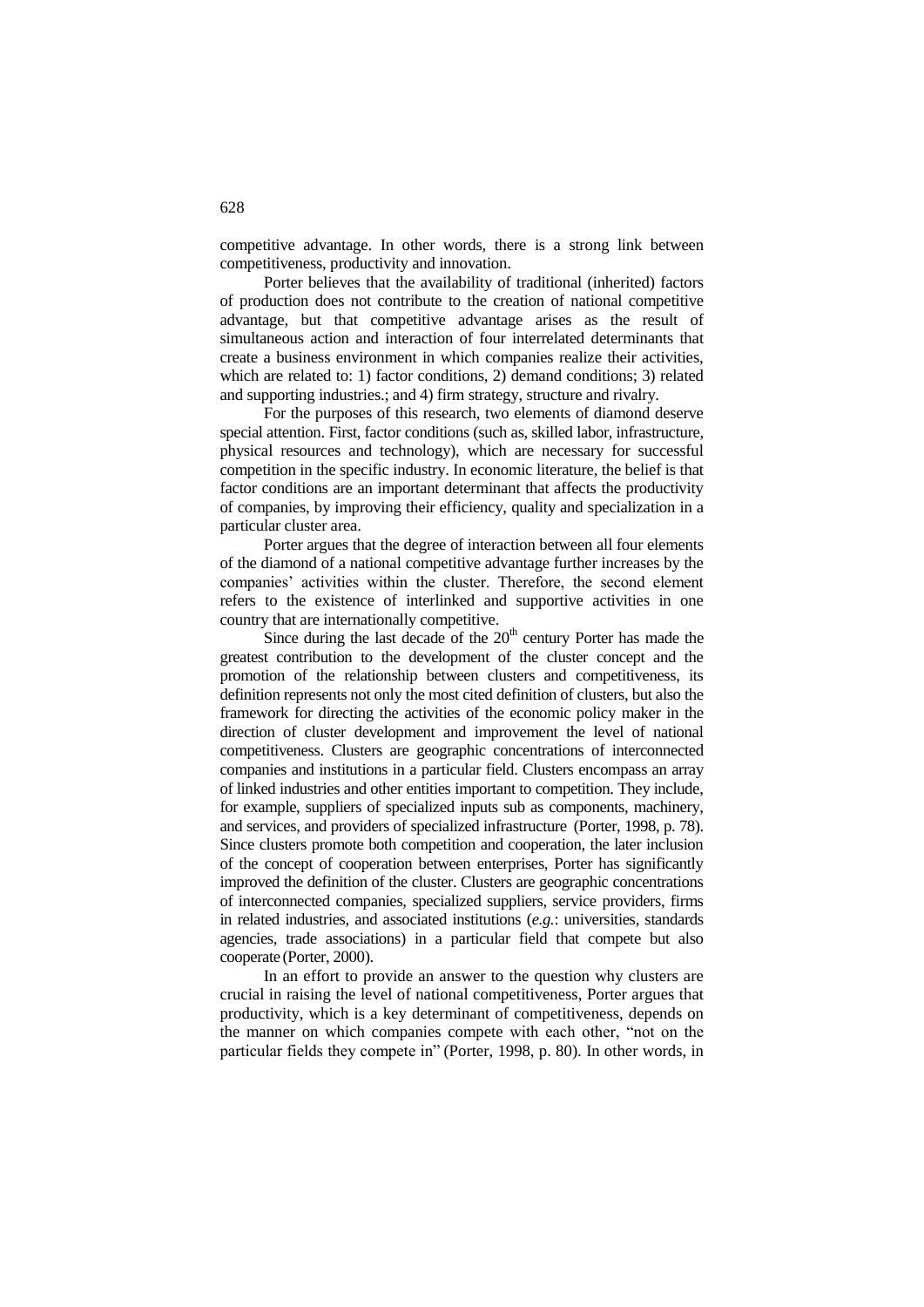modern business conditions in order to achieve a competitive advantage it does not matter what kind of resources companies possess, but the manner on which they are used (that is, from the application of sophisticated business processes and technologies). On the other hand, the application of sophisticated business processes and advanced technology is largely determined by the quality of the business environment, the synergy of all elements of the diamond of competitiveness. Clusters, according to Porter, contribute to raising the level of national competitiveness and creating competitive advantages in three ways:

"First, by increasing the productivity of companies based in the area; second, by driving the direction and pace of innovation, which underpins future productivity growth; and third, by stimulating the formation of new businesses, which expands and strengthens the cluster itself" (Porter, 1998, p. 80).

By fostering competition between companies within the cluster, strengthening entrepreneurial initiatives, and providing easier access to specialized inputs, clusters directly contribute to creating a favorable business environment and indirectly affecting the level of national competitiveness.

Numerous empirical studies confirmed the important role of clusters in raising the level of national competitiveness. According to the Jefferson Institute (2003), national competitiveness is not determined by the size of the relative costs and does not result from the cheap labor in a national economy in relation to the cost of labor in other economies. The mere fact that workers' wages in an economy are low suggests that a domestic economy is unable to provide higher wages precisely because it is not sufficiently competitive. The competitiveness of the macro viewpoint refers to the ability to achieve higher factor income at a time when domestic companies are exposed to the direct impact of international matches.(Jefferson Institute, 2003, p. 25)

Just one of the key reasons that justice increased interest of economic policy makers at cluster development is reflected in the possibility of achieving higher productivity, wages and employment in the cluster than in the economy as a whole. This conclusion is confirmed by Porter (2003) who in the case in the study of American cluster in the period from 1990 to 2000 showed that those regions in America that have a high proportion of the employed labor force in the "strong" export-oriented clusters achieve better economic performance in terms of average wages, employment and patenting, as measures of innovative activities of the region. The results of his research show that export-oriented clusters achieve higher productivity than those that are domestically oriented, which is in line with higher patenting rates and higher wages in these clusters. As can be understood from Porter's analysis, he considers productivity as the sole source for competitiveness (Sala, Maticiuc, & Munteanu, 2016, p. 12).

Similar findings have also been found in the research of biopharmaceutical clusters in Denmark (Copenhagen Economics, 2007),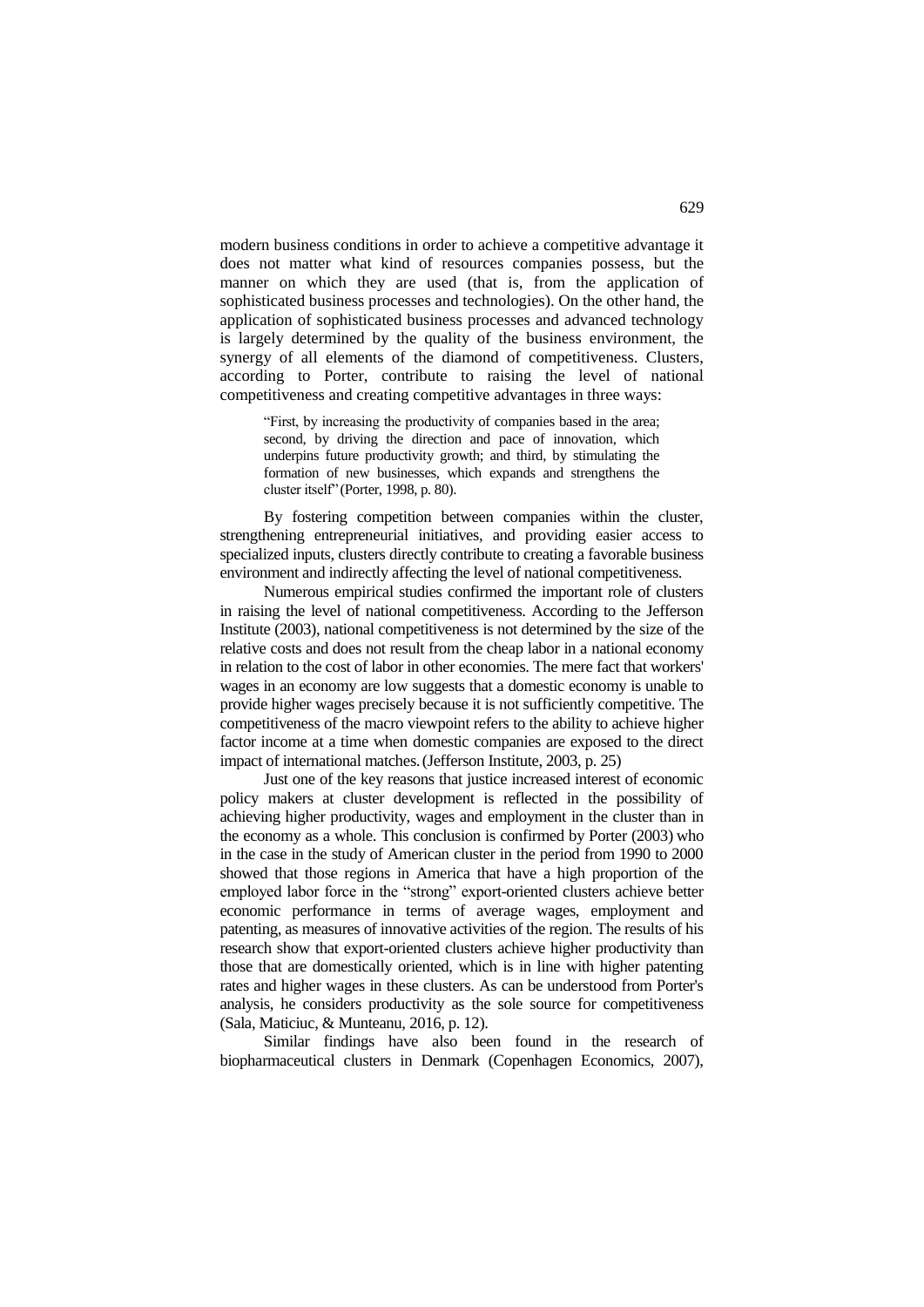where it has been observed that the percentage increase in the spatial concentration of economic activities has led to an increase in average wages in the cluster by three percent. The greater the cluster specialization for performing certain activities, they are also potentially greater opportunities for achieving higher wages. Sölvell, Lindqvist, & Ketels (2003) indicate that cluster development today is an essential component of national and regional development strategies, and that the cluster initiatives, as organized efforts of enterprises within clusters, governments and research communities in order to increase the growth and competitiveness of clusters within the region, are a key element of the development agenda. Cluster initiatives according to those authors make a positive impact on the development of clusters, since researches had shown that more than 80% of respondents confirmed that such activities contribute to improving the competitiveness clusters. In addition, cluster initiatives contribute to the development of clusters not only in developed countries, but also in developing countries and countries in transition. These authors emphasize that the integration of cluster initiatives into other sectoral policies, regional and industrial policy, small and medium sized enterprises development policy, foreign direct investment attraction policy and scientific-research and innovation policy, and their effective implementation can contribute to achieving potentially large development benefits and raising the level of national competitiveness.

Analyzing the effects of economies of scale on the market structure, Krugman & Obstfeld (2009) have pointed out the need to underline a clear line between the external and internal economies of scale. According to these authors:

"External economies of scale occur when the cost per unit depends on the size of the industry but not necessarily on the size of any one firm. Internal economies of scale occur when the cost per unit depends on the size of an individual firm but not necessarily on that of the industry" (Krugman & Obstfeld, 2009, p. 139).

Nevertheless, their effects on the structure of the industry are also different:

"An industry where economies of scale are purely external (that is, where there are no advantages to large firms) will typically consist of many small firms and be perfectly competitive. Internal economies of scale, by contrast, give large firms a cost advantage over small firms and lead to an imperfectly competitive market structure" (Krugman & Obstfeld, 2009, p. 139).

External economies of scale, resulting from the concentration of production at one or more locations, or spatial concentrations of small enterprises into clusters, contribute to achieving competitive advantages and improving the level of national competitiveness.

#### 630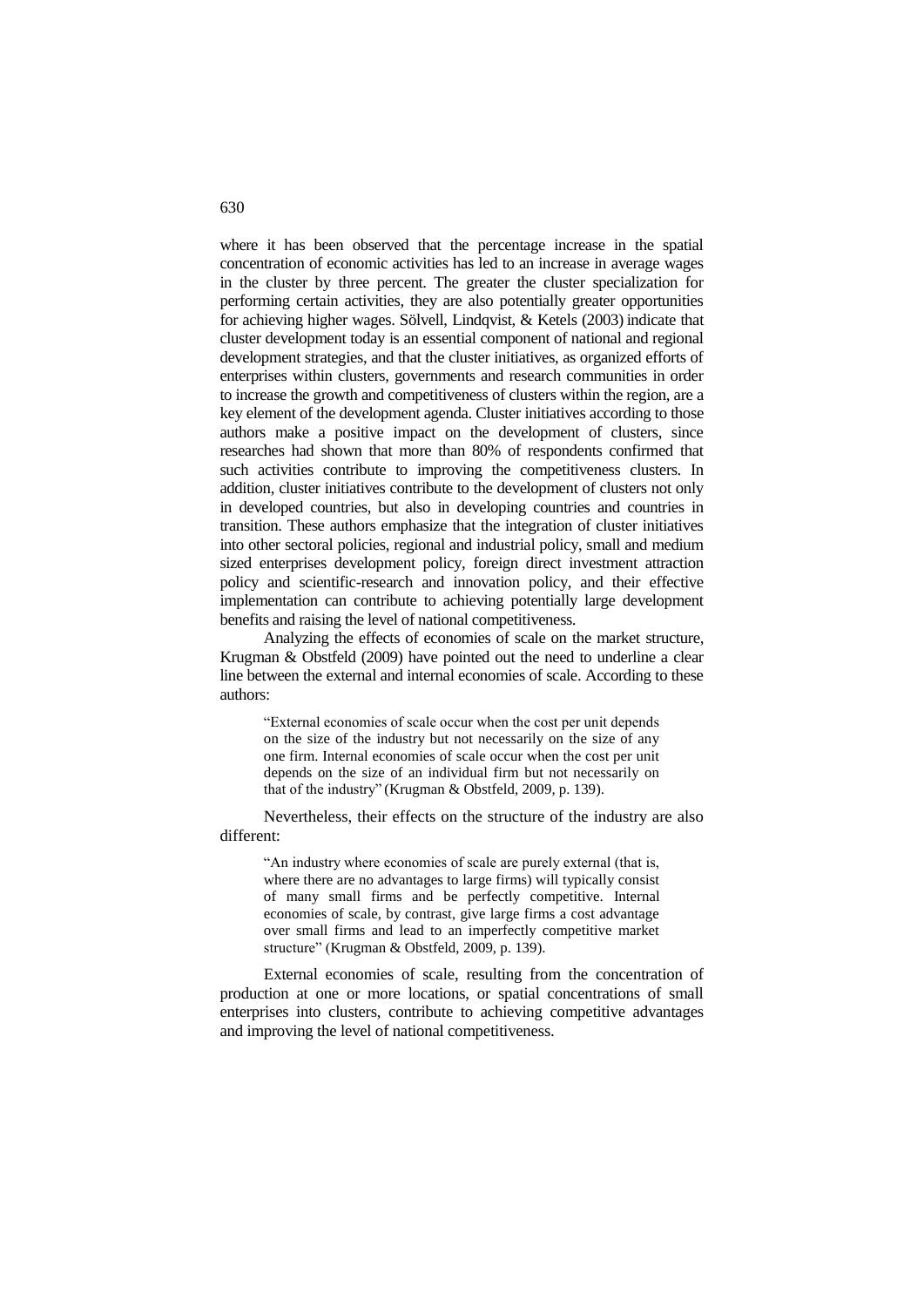Although numerous empire studies have confirmed the important role of clusters in promoting economic growth, employment and innovation, a recent Brenner & Gildner research (2006) on the example of the German regions indicates that cluster effects change over time. In their research, these authors found that over time, old clusters are beginning to generate negative effects in terms of adopting new technology if they are not flexible enough to adapt to new and changed circumstances and challenges.

## *METHODOLOGICAL FRAMEWORK OF RESEARCH AND HYPOTHESIS*

The low level of competitiveness of the Western Balkan countries on the scale of global competitiveness has initiated the identification of potential sources of (no) competitiveness of the economies of these countries, among which the growing importance of cluster development has recently become increasingly important. In the Table 1 and Table 2 (Appendix A) is given an overview of the ranking and values for the group of Western Balkan countries according to the *State of cluster development* indicator for the period from 2008 to 2016. Right the examination of the problems with which the countries of the Western Balkans face in the area of improving competitiveness, especially in the domain of cluster development, is the subject of research that is covered by this paper. Bearing in mind the object and purpose of the research, the basic hypothesis from which the research begins is: the state of cluster development is correlated with the national competitiveness of the Western Balkan countries and the transition to a higher stage of development.

The methodological approach in the paper is focused on the application of modern statistical and software solutions for quantitative data analysis. During the research, correlation analysis, multi-criteria optimization, descriptive statistics and comparative method were used. Correlation analysis was used to determine the strength of the relationship between the achieved cluster development in the internal market and the competitiveness of the national economy. Multi-criteria decision making was used to monitor cluster development in the countries of the Western Balkans in the period 2008-2016. The task of the multi-criteria analysis is to identify when the greatest progress in cluster development in the Western Balkans countries has been achieved in the observed period 2008-2016. Special attention is paid to determining whether the speed and direction of changes in cluster development follow the changes in the achieved level of national competitiveness of the analyzed group of countries.

The paper used software Visual PROMETHEE (*Preference Ranking Organization Methods for Enrichment Evaluation*) as a method of multicriteria analysis for ranking the final number of alternatives. In addition, a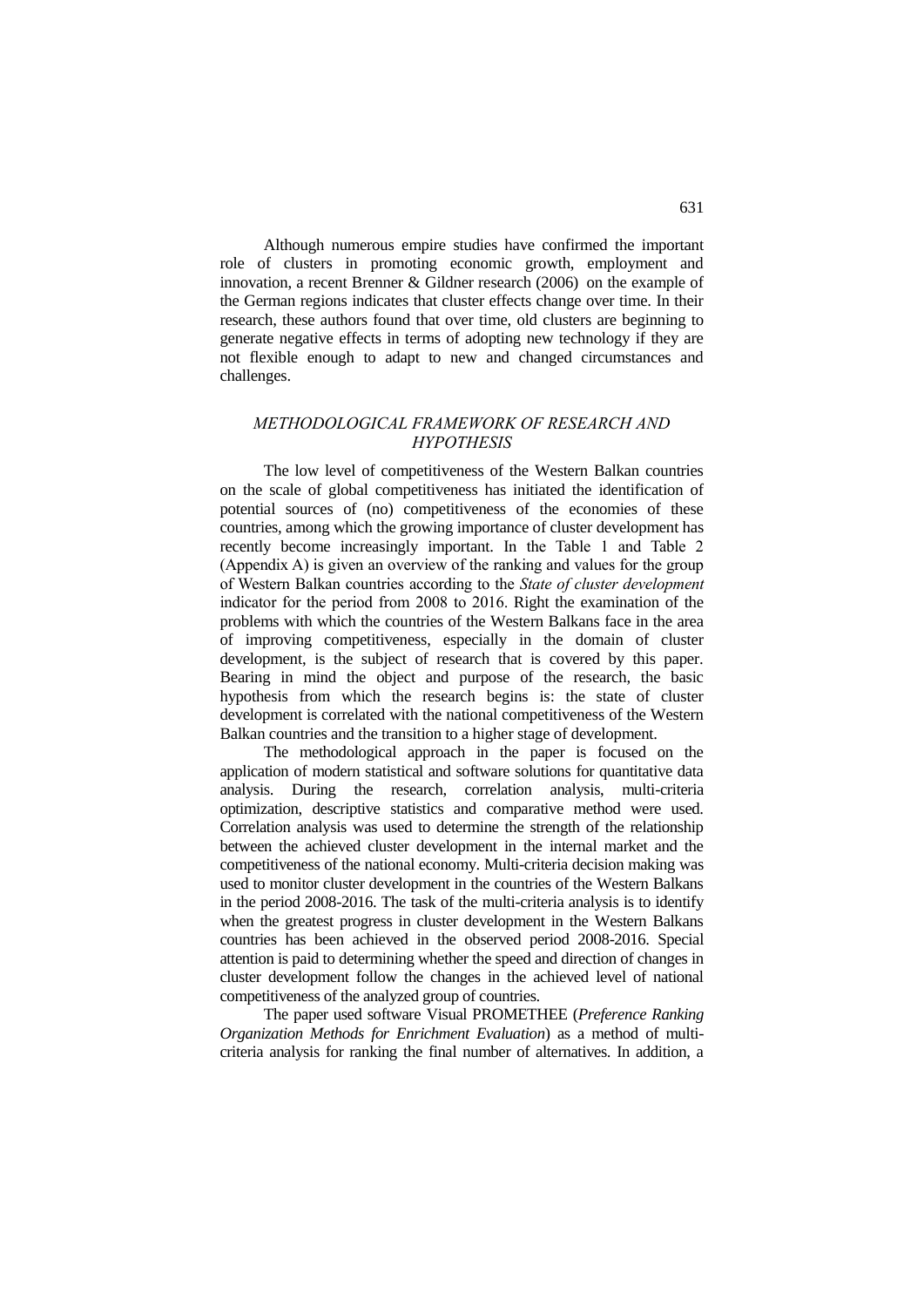statistical computer package SPSS (*Statistical Package for Social Sciences*) was also used for quantitative data analysis. During the analysis, the data from the regular annual reports on global competitiveness, published by the World Economic Forum, were dominantly used.

Evaluation of cluster policy in individual Western Balkan countries after 2008, shows that cluster policy is increasingly becoming part of many governments' economic policy strategies. In general, cluster development is largely limited by the insufficiently stimulating business environment for the small and medium-sized enterprises sector. (Kostadinović, Ilić & Kostić, 2015) The complexity and indirect nature of cluster policy interventions have influenced on countries to undertake activities which will promote regional development. Recognizing the fact that Western Balkans countries should continue to develop clusters more intensively, special attention should be paid to upgrading existing national and regional clusters policies, cluster bencmarking and cluster connecting with the aim to empower innovations. Low level of According to National Agency for Regional Development in Serbia only 15% of small enterprises and every fifth medium-sized enterprise participate in some form of association. The growing trend of cluster number in Western Balkan countries points the need for clustering, especially for small and medium-sized enterprises. Clusters can contribute to: the growth of innovations, more efficient use of available resources and, ultimately, regional development. (Костадиновић & Костић, 2014).

The World Economic Forum introduces a new global index of competitiveness with the aim of linking micro and macroeconomic factors of competitiveness, in order to test the starting hypothesis, we as the information basis for the realization of this research took the following data:

1. Set of data on parameters of competitiveness from the Global Competitiveness Report of the World Economic Forum for the period from 2008 to 2016;

2. Data on parameters of competitiveness according to the *State of cluster development* indicator, which belongs to the  $11<sup>th</sup>$  pillar of competitiveness, *Business sophistication*, from the Global Competitiveness Report of the World Economic Forum for the period from 2008 to 2016.

In the focus of attention is the level of cluster development in five countries of the Western Balkans in the period 2008-2016. This indicator shows the distribution of clusters, the geographical concentration of enterprises, suppliers, manufacturers of related products and services, and specialized institutions in a particular field as well. In fact, this indicator is part of the eleventh pillar of composite global competitiveness index, which refers to the sophistication of the business, which is published by the World Economic Forum. For research purposes, data from the Global Competitiveness Index on the key variable that determines cluster development will be used. It takes a value from 1 to 7, with 1 indicating a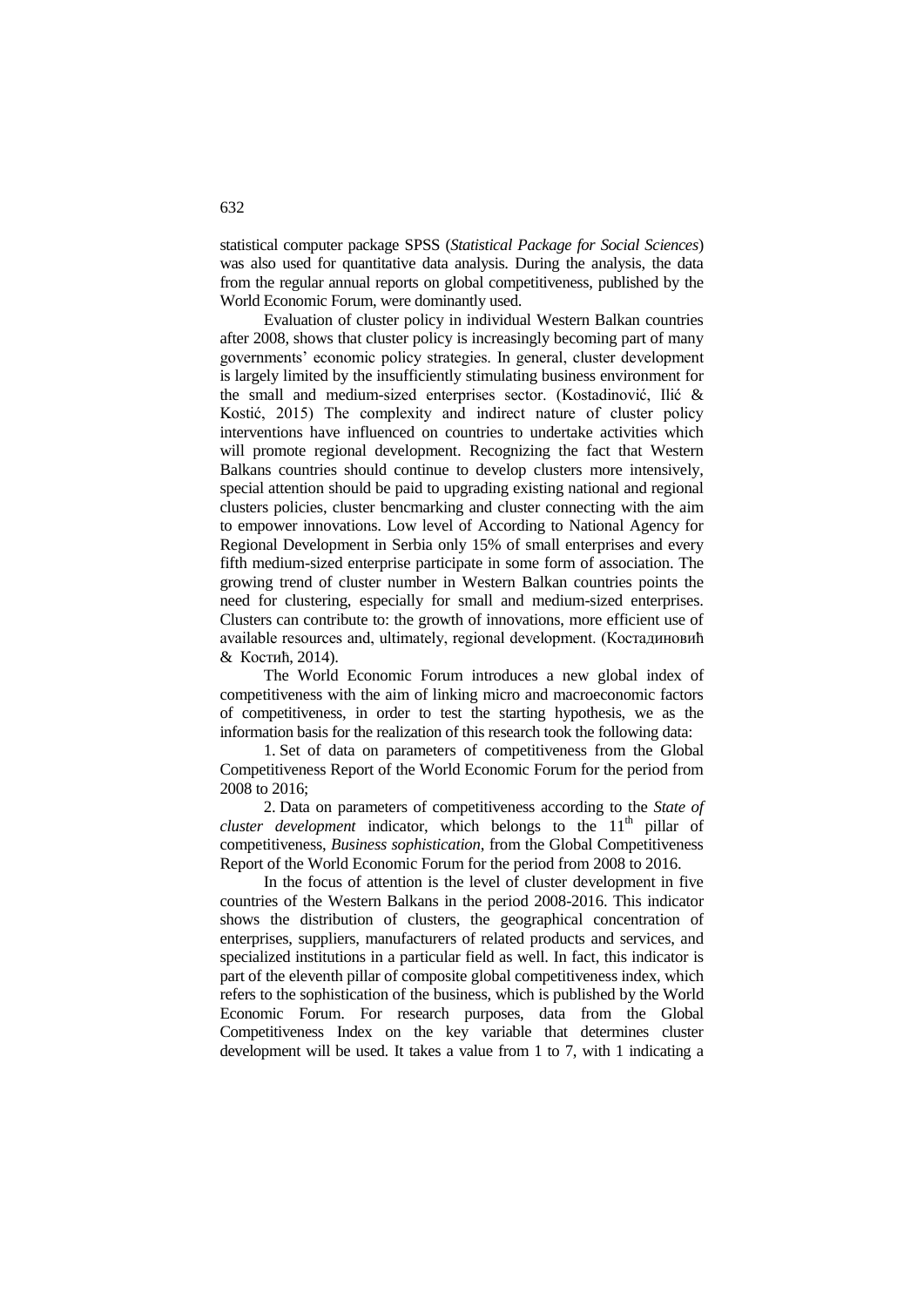very low level of cluster development, that is, no clustering, while on the other hand, 7 indicates the large distribution and presence of clusters in many sectors.

## *RESEARCH RESULTS AND DISCUSSION*

Raising the level of national competitiveness in the conditions of intensive globalization of the world economy is a priority task of the economic policy makers of all countries. Observed according to the parameters of competitiveness, the countries of the Western Balkans region recorded poor competitive performance in the period from 2008 to 2016 (Table 3, Appendix B). Of all countries, Montenegro achieved the best competitive performance in the observed period, absolutely in terms of the average GCI value (4.19 points), and relative, when it comes to ranking competitiveness in international frameworks (the average of the period  $66<sup>th</sup>$ position). Despite improving the rankings for the four positions upward and increasing the GCI by 0.08 points in 2016, it can be concluded the relative lagging of the Serbian economy behind the countries of the region in terms of the achieved level of competitiveness. This conclusion is confirmed by the fact that the Republic of Serbia, according to given parameters of competitiveness, is better ranked only from Bosnia and Herzegovina, while it far lags behind Macedonia (the average of the period  $75<sup>th</sup>$  position) and minor for Albania (the average of period  $92<sup>nd</sup>$  position). Overall, taking into account the average achieved rank of the region in the given period and the average realized value of GCI, it can be only concluded that the region holds an unenviable position on the scale of global competitiveness.

Given Stevanović's recent research (2016), it can be noted that the movement of the overall index of *Business sophistication* is at an unsatisfactory level and extremely balanced among the countries of the region. Such findings confirm the conclusion that the countries of the region that are in the second stage of development do not have competitive advantages in this segment, but also that in the observed period there has been a significant improvement in the parameters of competitiveness in the domain of cluster development in the region. However, despite the absolute improvement in the value of the *State of cluster development* indicator in 2016 (World Economic Forum, 2016), observed relative to other countries covered by the World Economic Forum Report, it is noticeable that the countries of the region, except for Macedonia, are ranked at the very bottom.

Low level of cooperation between enterprises in clusters is one of the factors that affect the structure of the national market. On the strength of the connection between the state of cluster development and national competitiveness affects, among other factors, achieved level of cluster development. With this in mind, in this part of the paper, cluster development is being monitored in the context of their contribution to the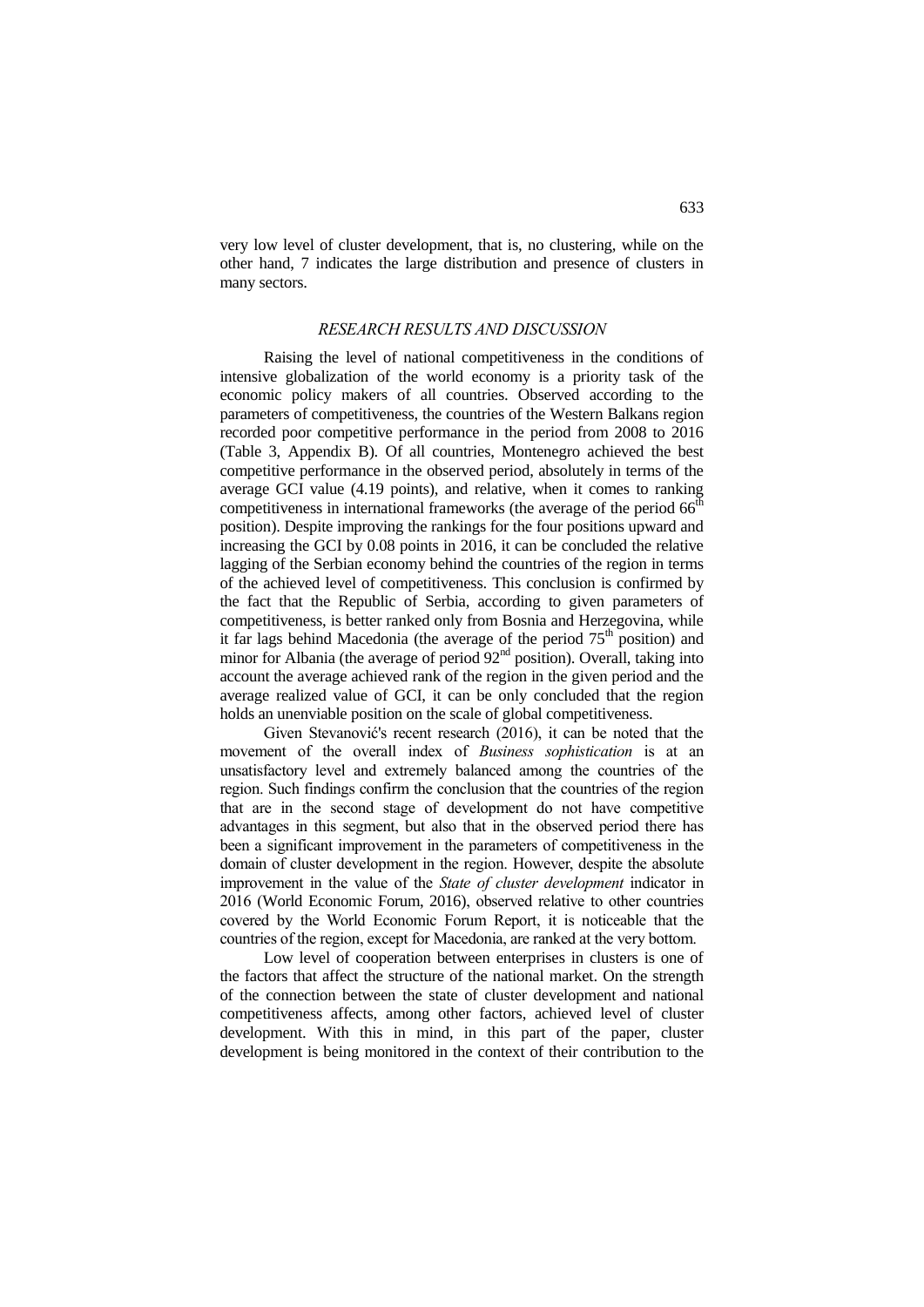development of the competitiveness of national economies. Table 1 shows the descriptive statistics of the realized values of the indicators of cluster development in five countries of the Western Balkans by years.

|            |          |          |      |          |                                           |      |          | Cluster Cluster Cluster Cluster Cluster Cluster Cluster Cluster Cluster |        |
|------------|----------|----------|------|----------|-------------------------------------------|------|----------|-------------------------------------------------------------------------|--------|
|            | 2008     | 2009     | 2010 | 2011     | 2012                                      | 2013 | 2014     | 2015                                                                    | 2016   |
| N Valid    | 5        | 5        | 5    | 5        | 5                                         | 5    | 5        | 5                                                                       | 5      |
| Missing    | $\Omega$ | $\theta$ | 0    | $\Omega$ | $\Omega$                                  | 0    | $\Omega$ | $\theta$                                                                | 0      |
| Mean       | 2.5400   |          |      |          | 2.6200 2.8200 2.8000 2.7200 2.8400        |      | 2.9400   | 3.1200                                                                  | 3.2400 |
| Std. Error |          |          |      |          | ,1225, 22672, 16432, 11136, 09165, 11225, |      |          | .25219. 14967. 25219.                                                   |        |
| of Mean    |          |          |      |          |                                           |      |          |                                                                         |        |
| Median     |          |          |      |          |                                           |      |          | 2,5000 2,7000 2,8000 2,8000 2,7000 3,0000 3,0000 3,0000 3,1000          |        |
| Std.       |          |          |      |          |                                           |      |          | ,2094, 33466, 55391 59414, 50695, 36742, 24900, 20494, 25100, 25100     |        |
| Deviation  |          |          |      |          |                                           |      |          |                                                                         |        |
| Variance   | .063     | .042     | .062 | .135     | .257                                      | .353 | .318     | .112                                                                    | ,103   |
| Range      | .70      | .40      | .60  | .90      | 1.40                                      | 1,50 | 1.50     | .80                                                                     | .80    |
| Minimum    | 2.20     | 2.40     | 2.60 | 2.40     | 2.00                                      | 2.00 | 2.00     | 2.90                                                                    | 3.00   |
| Maximum    | 2.90     | 2.80     | 3.20 | 3.30     | 3.40                                      | 3.50 | 3.50     | 3.70                                                                    | 3,80   |

*Table 1 Descriptive statistics of State of cluster development for observed group of countries by years*

Source: Author's calculations according to the data of the World Economic Forum

The connection between the state of the cluster development and the index of global competitiveness shows that there is frequent oscillations in the direction and strength of the relationship between the observed variables. The nature of the connection suggests that faster and "smarter" linking enterprises into clusters is necessary in all Western Balkans countries. In addition, cluster policy is increasingly becoming part of many governments' economic policy strategies. However we should not ignore the fact that cluster development is largely limited by the insufficiently stimulating business environment for the small and medium-sized enterprises sector in selected group of countries. Faster cluster growth in national economies can affect the transition from a lower to a higher stage in the development of national economies that highlights innovation as a key generator of economic development.

Using multi-criteria optimization as a key method for assessing the cluster development in the Western Balkans countries from 2008 to 2016, ranking by years was made and the direction and pace of cluster development in these countries was determined. The analysis of the significance of the criteria includes determining the weight coefficients. It should be noted here that all countries (Albania, Bosnia and Herzegovina, FYR Macedonia, Montenegro and Serbia) are given equal importance in the analysis, since all countries are in the second phase of development, i.e. they are economies driven by efficiency.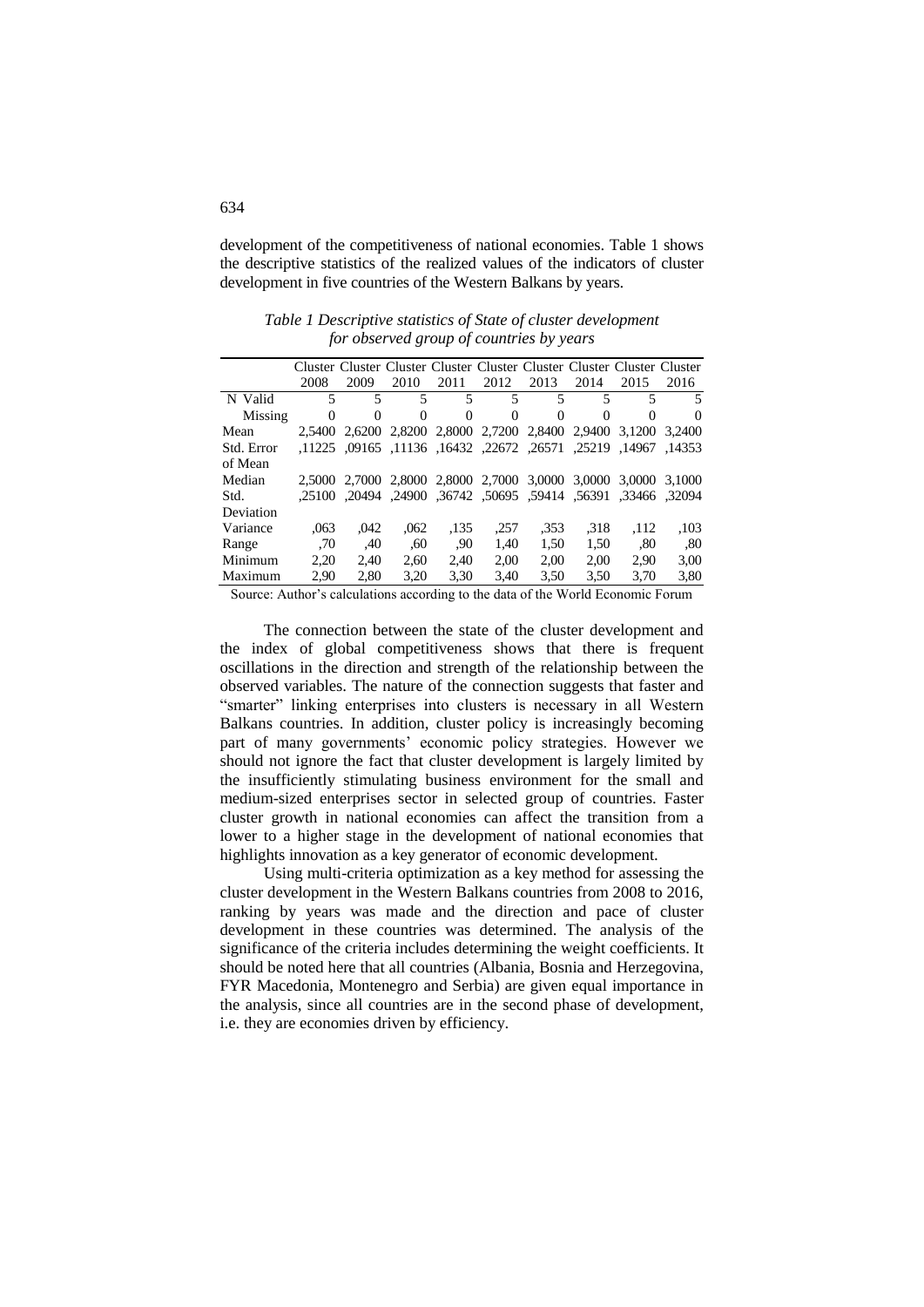

*Figure 1. Promethee network* Source: Author's own presentation

Based on the network display, given in Figure 1, the progress of the Western Balkan countries in the development of enterprises cluster linking can be monitored. The analyzed years are represented by nodes, and arrows indicate the direction of change. Based on the network diagram, a positive trend in cluster development for the observed group of countries in the period 2013-2016 can be identified. In addition, the visual display shows that in 2014 and 2016 was made the greatest progress in relation to the previous year, respectively. In 2016, the countries of the Western Balkans achieved the highest value of this indicator, which indicates that the cluster state in these countries is at the highest level in the last ten years. However, the question arises as to whether the achieved level is sufficient to affect competitiveness and destine the countries of the Western Balkans towards innovations.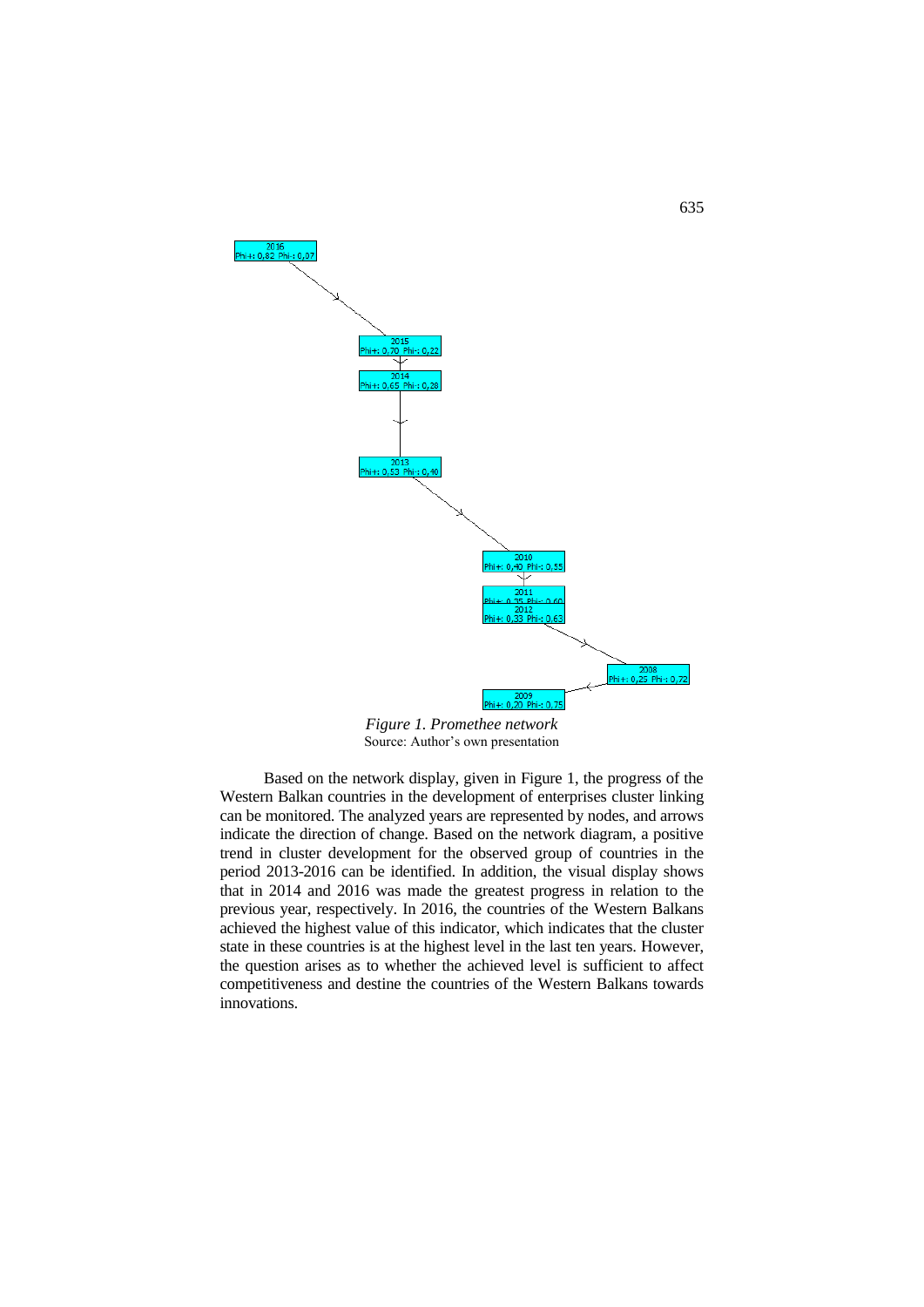





*Figure 3. Promethee II Complete Ranking* Source: Author's own presentations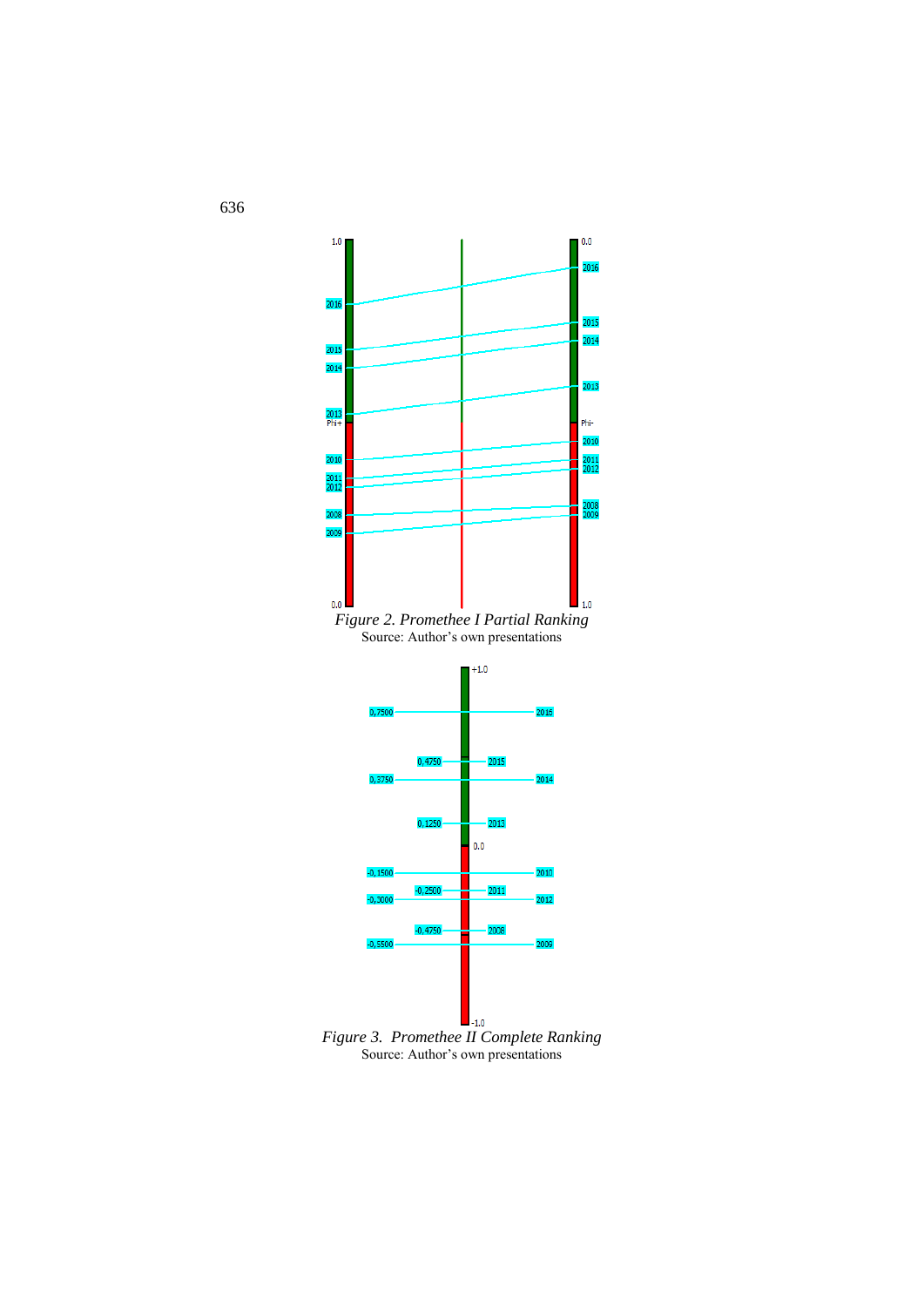Bearing in mind that the lines in Figure 2 are not intersected, it can be concluded that it is possible to make a summarized comparison of the covered countries by years. Figure 2 and Figure 3 show that the countries of the Western Balkans, observed together, achieved the highest value of cluster development indicators in 2016, which is confirmed by the highest value of Phi, ranging from -1.0 to +1.0 (other complete ranking). Positive changes in the trend of this indicator have been recorded since 2010. In the period from 2009-2011 were not achieved significant results on cluster development. On the other hand, in 2014 and 2016, the highest rates of growth of cluster development in the Western Balkans countries were recorded.



■Bosnia and Herzegovina ■Macedonia ■Montenegro ■Serbia Albania



A comparative review of the global competitiveness index movement of the Western Balkans countries in the period 2008-2016 shows that the pace of cluster development does not follows the rate of change of the index. This suggests that further cluster growth and development in the countries of the Western Balkans is needed in order to have an impact on competitiveness.

In the continuation of the research, we followed the relationship between two metric variables: the state of cluster development and the global competitiveness index, which were measured at the 1-7 interval scale. In order to determine the strength of the relationship between the degree of cluster development and competitiveness, correlation analysis was used:

"Pearson's coefficient measures the degree of linear connection between two metric variables. From a sample of n elements, where metric variables X and Y are observed, the Pearson's correlation coefficient *r* is calculated using the formula: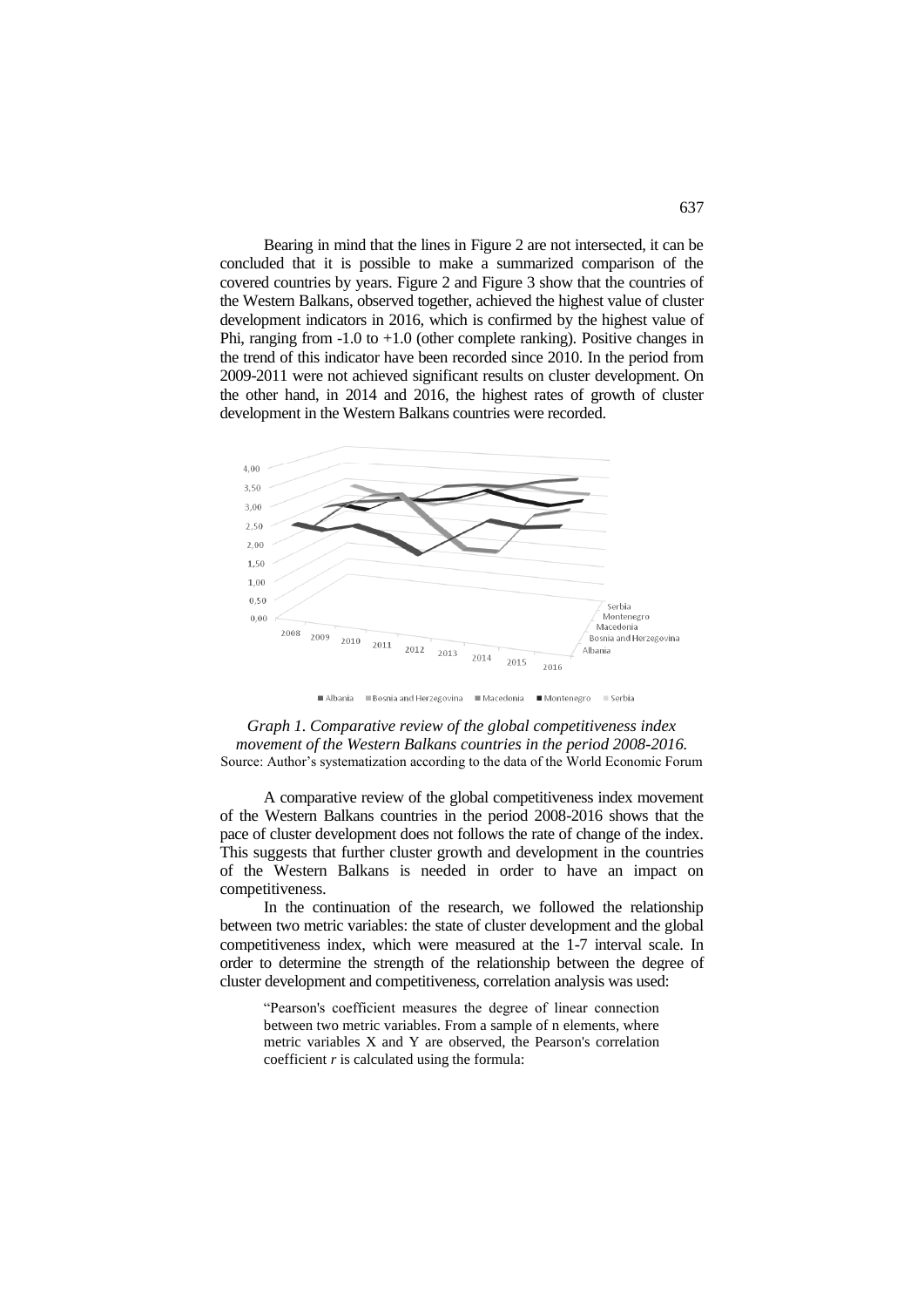$$
r = \frac{\sum_{i=1}^{n} (X_i - \overline{X})(X_i - \overline{Y})}{\sqrt{\sum_{i=1}^{n} (X_i - \overline{X})^2 \sum_{i=1}^{n} (Y_i - \overline{Y})^2}}
$$

The correlation coefficient *r* is a symmetric measure of association, which means that the correlation between the variables *X* and *Y* is equal to the correlation between *Y* and *X*. Pearson's correlation coefficient does not determine the cause-effect relationship between the variables. The existence of a causal link is determined on the basis of theoretical knowledge of the observed phenomena, and not from the mathematical measures of the association".(Soldić-Aleksić & Chroneos Krasavac, 2009, pp. 137-138).

In order to test the basic hypothesis, the paper measured and inspected a connection between the selected variables, its direction and its strength. Specifically, the state of cluster development is correlated with the competitiveness index if the Pearson correlation coefficient has a positive value, and *vice versa*.

The results suggest that a positive relationship between the analyzed variables did not exist during the whole period under review. Specifically, negative correlation (Pearson correlation coefficient had negative values) is characterized in the period from 2009 to 2011, and it was not statistically significant. A negative correlation means that in this period the decline in value of the state of cluster development is followed by the growth of the global competitiveness index in Western Balkan countries. However, here it is important to emphasize that low level of cluster development can not contribute to the improvement of national competitiveness.

|                                                           |                        | GCI Cluster |      |         | GCI Cluster GCI Cluster GCI |      |      |      | Cluster |  |
|-----------------------------------------------------------|------------------------|-------------|------|---------|-----------------------------|------|------|------|---------|--|
|                                                           |                        | 2013        | 2013 | 2014    | 2014                        | 2015 | 2015 | 2016 | 2016    |  |
| GCI                                                       | Pearson<br>Correlation | 1           | ,370 |         | 1.944*                      | 1    | .508 | 1    | .597    |  |
|                                                           | Sig.<br>$(2-tailed)$   |             | .540 |         | .016                        |      | .382 |      | .288    |  |
|                                                           | N                      | 5           | 5    | 5       | 5                           | 5    | 5    | 5    | 5       |  |
| <b>State of Cluster Pearson</b><br>development            | Correlation            | ,370        |      | $.944*$ | 1                           | .508 | 1    | .597 |         |  |
|                                                           | Sig.<br>$(2-tailed)$   | ,540        |      | .016    |                             | .382 |      | .288 |         |  |
|                                                           | N                      | 5           | 5    | 5       | 5                           | 5    | 5    | 5    | 5       |  |
| *Correlation is significant at the 0.05 level (2-tailed). |                        |             |      |         |                             |      |      |      |         |  |
| Source: Author's calculations                             |                        |             |      |         |                             |      |      |      |         |  |

*Table 2 Correlations*

According to the data shown in Table 2, the second half of the analyzed period, namely the period from 2014 to 2016, is characterized by positive values of the Pearson's correlation coefficient. In accordance with empirical rules for determining the strength of the correlation, there

638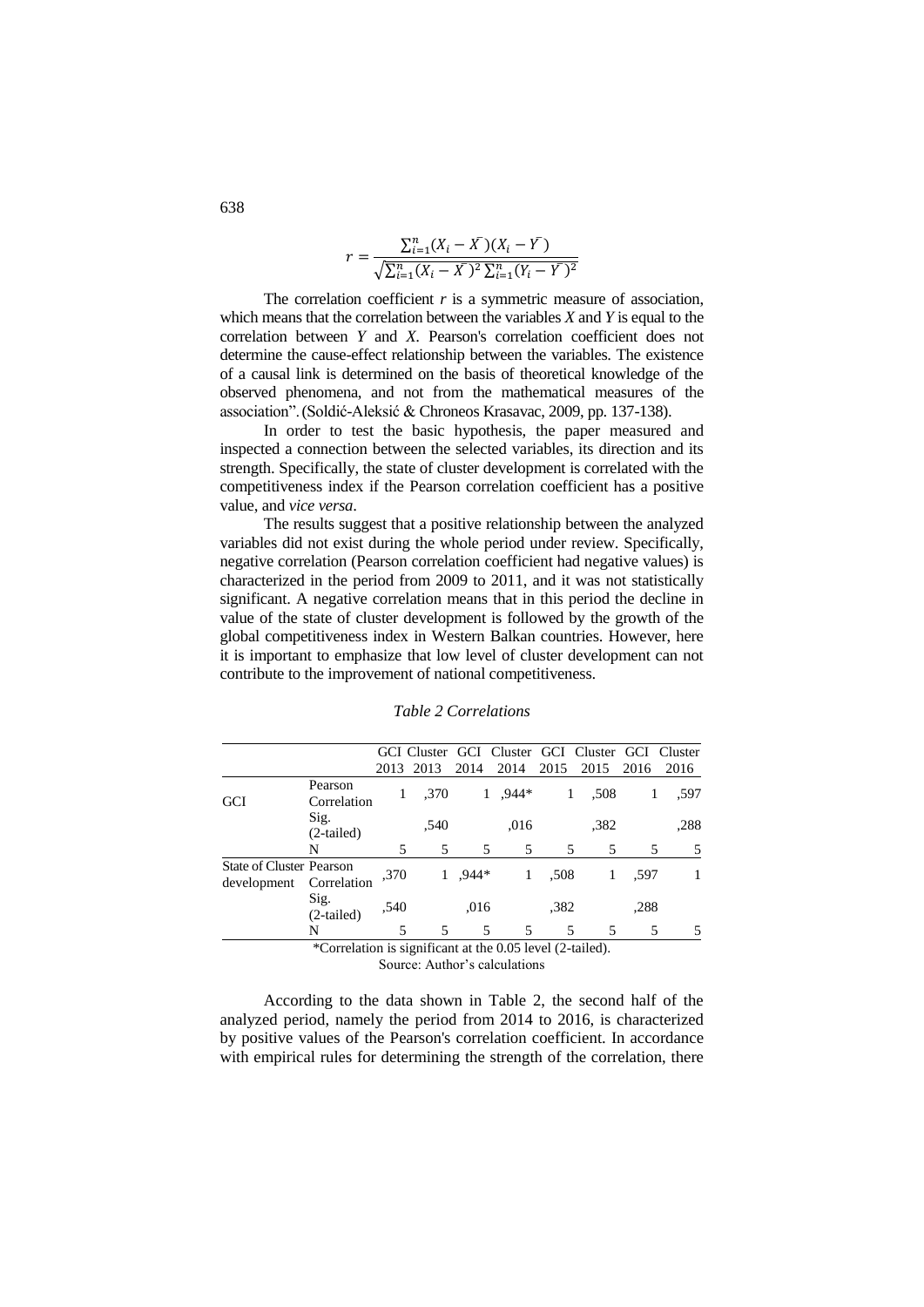is a moderate relationship between the index of global competitiveness and level of cluster development for Western Balkans in the period from 2014 to 2016. It is statistically significant only in 2014, with the level of realized significance Sig (2-tailed) 0.016. (Soldić-Aleksić & Chroneos Krasavac, 2009, p. 140).

### *CONCLUSION*

The results of the previously conducted research directly lead to the conclusion that in the period from 2008 to 2016, the countries of the Western Balkans achieved poor competitive performance, both absolutely, according to the GCI, and relative to the position they occupy in the list of countries covered by the Global Competitiveness Report. Identifying key sources of competitive advantages, as well as mapping factors of no competitiveness, is important for tracing the future directions of the economic policy makers of the countries of the region in order to improve the level of national competitiveness.

According to the World Economic Forum (2012, p. 7) business sophistication concerns two elements that are intricately linked: the quality of a country's overall business networks and the quality of individual firms' operations and strategies. These factors are particularly important for countries at an advanced stage of development when, to a large extent, the more basic sources of productivity improvements have been exhausted. The quality of established business networks and supporting industries, measured by the quality and quantity of local suppliers and the degree of their interaction, is a significant determinant of national competitiveness.

The paper analyzes the influence of the speed and direction of changes in cluster development on changes in the achieved level of national competitiveness in the countries of the Western Balkans (Albania, Bosnia and Herzegovina, Macedonia, Montenegro and Serbia) in the period 2008- 2016. The connection between the state of the cluster development and the index of global competitiveness shows that there are frequent oscillations in the direction and strength of the relationship between the observed variables. The nature of the connection suggests that faster and "smarter" linking enterprises into clusters is necessary in all Western Balkans countries. In addition, cluster policy is increasingly becoming part of many governments' economic policy strategies. However, cluster development is largely limited by the insufficiently stimulating business environment for the small and medium-sized enterprises sector in selected group of countries. Faster cluster growth in national economies can affect the transition from a lower to a higher stage in the development of national economies that highlights innovation as a key generator of economic development.

Taking into account the fact that the countries of the Western Balkans are rank in the efficiency driven economies, and that to move beyond this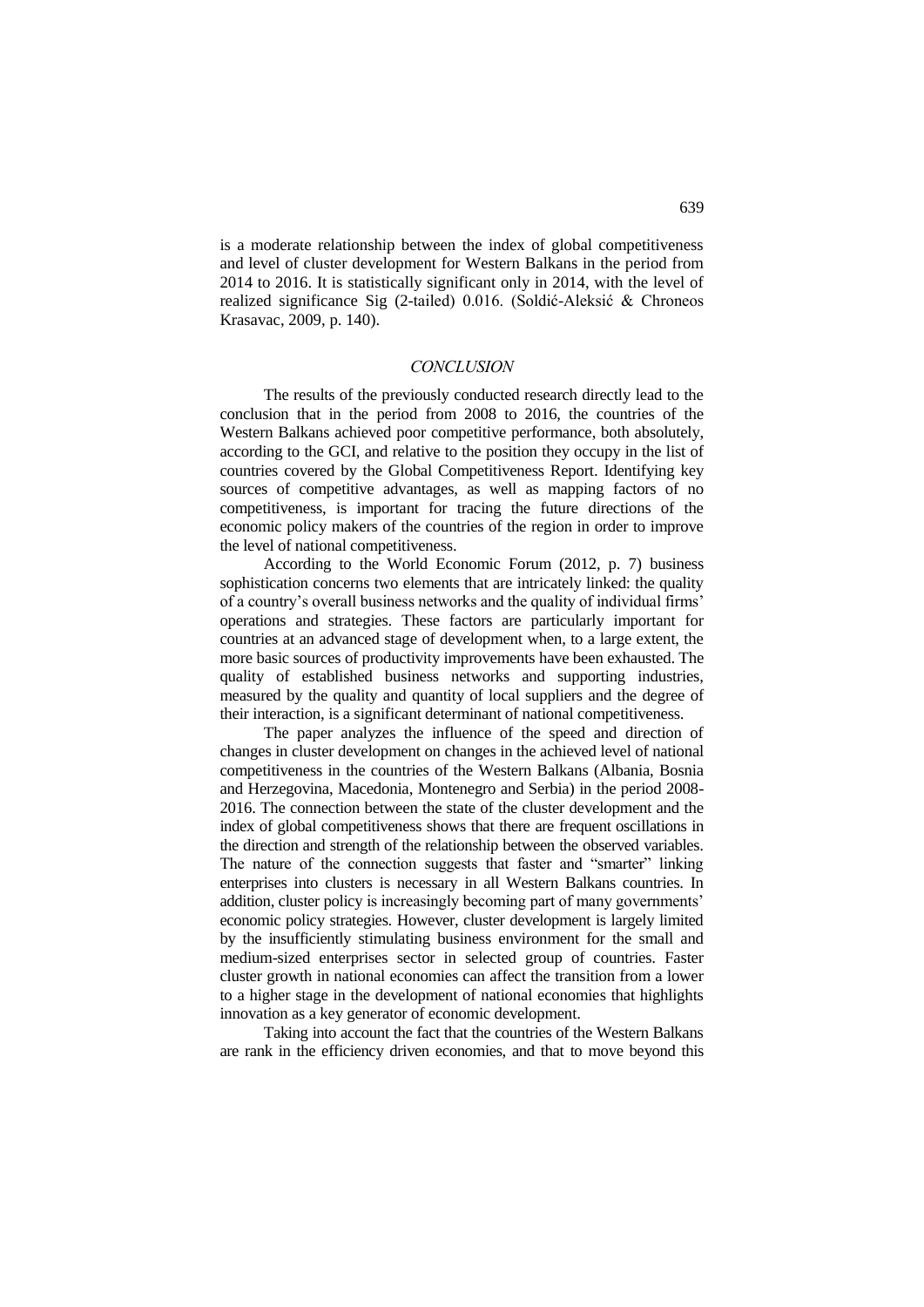stage into the innovation driven economies stage, the development of wellfunctioning clusters is essential (Porter, 1998, p. 86), improving the competitiveness of the economies of the Western Balkans, encouraging the development of strategic clusters is in the strategic interests of the competent state authorities observed group of countries in the future. During the analysis, a positive trend in the development of clusters for the observed group of countries in the period 2013-2016 was identified. In 2016, the Western Balkans countries achieved the highest value of this indicator, which indicates that state of cluster development is at the highest level in the last ten years. However, there remains an open question as to whether the achieved level is sufficient to affect competitiveness and define the countries of the Western Balkans as innovations. The results that have emerged show that in the period 2008-2016 the pace of cluster development does not follow the pace of changing the global competitiveness index of the Western Balkan countries. Therefore, further growth and development of clusters in the Western Balkans countries is needed in order to achieve a significant impact on competitiveness. The initial hypothesis is not absolutely confirmed, that is, the accelerated cluster development affects the improvement of the national competitiveness of the Western Balkan countries, but it is not a sufficient factor for the transition of national economies to a higher stage of development.

Since cluster development today is one of the important strategies for improving the level of national competitiveness, in order to improve the state of cluster development, the competent state authorities of the countries of the region should focus their activities in the following period towards:

1. Including of all levels of government in the process of accelerated development and mapping of clusters;

2. Providing long-term support to all relevant actors in order to achieve long-term clustering goals, such as the emergence of new firms, the introduction of innovations, transfer of technology, technology and new knowledge;

3. Providing greater support for cluster development in a way that contributes to:

- Increasing the degree of connectivity between clusters and other elements of business infrastructure, as well as with local and regional development policies;
- Strengthening the relationship between cluster members in order to facilitate the flow of information, create new products and create and improve the conditions for innovation;
- Strengthening cooperation between clusters, both from the same as from different sectors, in order to develop new, better quality products, as well as to disseminate new knowledge and information;
- Acquiring new knowledge and raising the qualification level of employees and managers at cluster level, organizing various types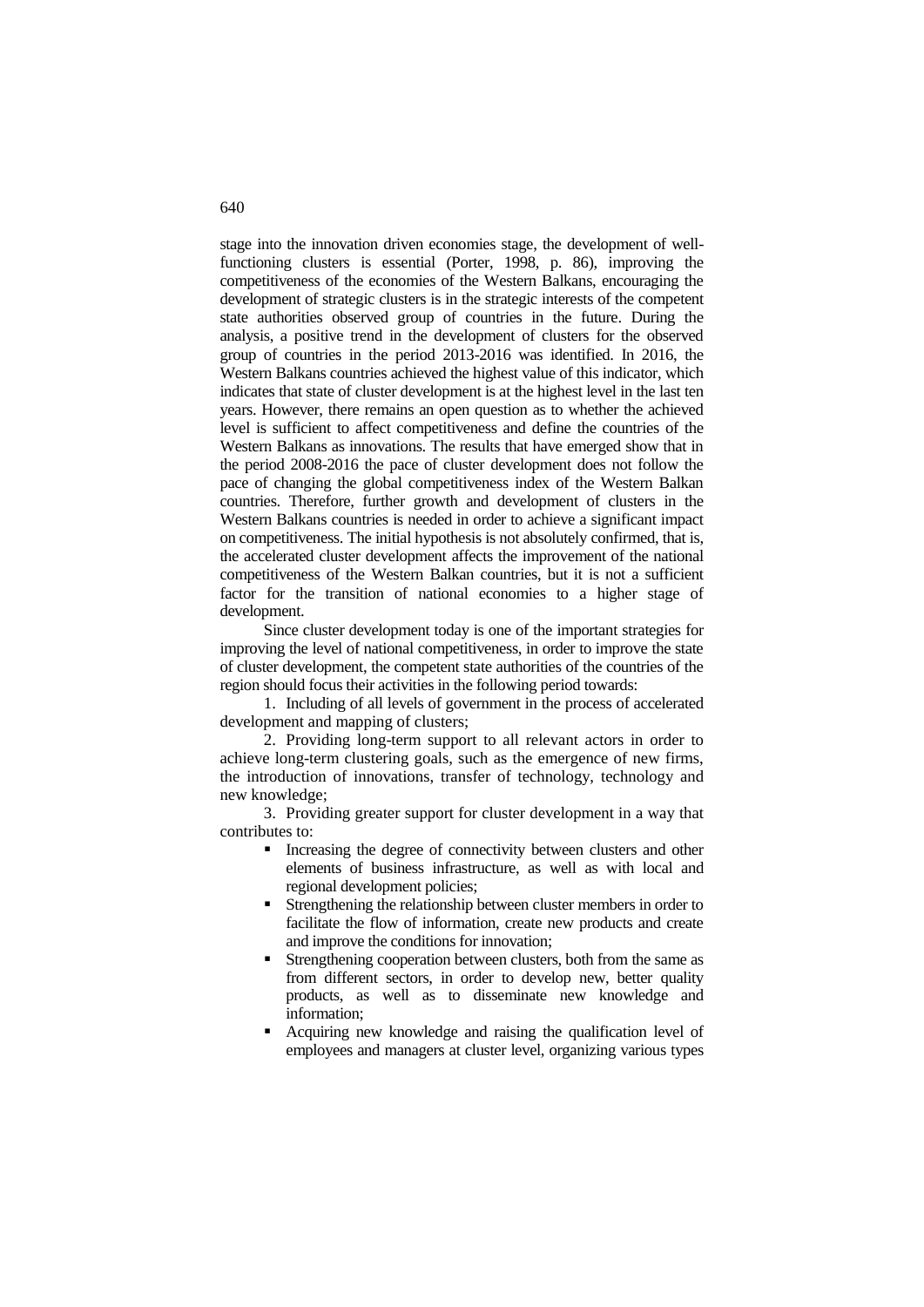of training, expert visits, roundtables and expert debates, all with the aim of helping faster cluster development;

4. Promoting the development of clusters, especially successful clusters, in order to increase awareness of the possibilities of achieving multiple benefits from merging enterprises into clusters;

5. Promoting the cluster policy, which should be harmonized with technological, scientific, education policy, as well as with the policy of export promotion and attracting foreign direct investments, assessment of cluster development and strengthening of cooperation with the EU in the implementation of cluster development policy;

6. Since the improvement of the competitiveness of the economies of the Western Balkan countries is in the strategic interest of the European Union, the implementation of activities aimed at strengthening cooperation with the European Union in the field of cluster development is important not only for the more efficient functioning of existing ones, but also for the emergence of new clusters, whose establishment is a longterm process.

## *Appendix A*

*Table 1 Comparative review of the positions of the Western Balkans countries according to the State of cluster development indicator, 2008-2016*

|             | 2008 | 2009 | 2010 | 2011 |     | 2012 2013 2014 |      | 2015 2016 |     |
|-------------|------|------|------|------|-----|----------------|------|-----------|-----|
| Albania     | 126  | 130  | 123  | 130  | 144 | 145            | 126  | 131       | 121 |
| Bosnia and  | 133  | 116  | 82   | 76   | 135 | 148            | n.a. | 122       | 108 |
| Herzegovina |      |      |      |      |     |                |      |           |     |
| Macedonia   | 123  | 109  | 107  | 101  | 91  | 95             | 95   | 73        | 55  |
| Montenegro  | 128  | 128  | 115  | 117  | 125 | 121            | 122  | 126       | 113 |
| Serbia      | 104  | 117  | 122  | 128  | 133 | 129            | 115  | 112       | 112 |
|             |      |      |      |      |     |                |      |           |     |

Note: Since Bosnia and Herzegovina does not have data for 2014, data for the previous year were used for quantitative analysis. In this way, adequate information base was provided for carrying out relevant conclusions. The number of countries

involved in the World Economic Forum's Reports varies from year to year respectively: 134 (2008), 133 (2009), 139 (2010), 142 (2011), 144 (2012), 148 (2013), 144 (2014), 140 (2015), 138 (2016).

Source: Author's systematization according to the data of the World Economic Forum. *Table 2 Comparative review of the State of cluster development indicator values for the Western Balkans countries, 2008-2016*

|             | 2008 | 2009 | 2010 | 2011 | 2012 | 2013 | 2014 | 2015 | 2016 |  |
|-------------|------|------|------|------|------|------|------|------|------|--|
| Albania     | 2.5  | 2.4  | 2.6  | 2.4  |      | 2.5  |      | 2.9  | 3,0  |  |
| Bosnia and  | 2,2  | 2.8  | 3.2  | 3.3  | 2.6  |      | n.a. |      | 3.2  |  |
| Herzegovina |      |      |      |      |      |      |      |      |      |  |
| Macedonia   | 2.6  | 2.8  | 2.9  | 3    | 3.4  | 3.5  | 3.5  | 3.7  | 3.8  |  |
| Montenegro  | 2.5  | 2.4  | 2,8  | 2.8  | 2.9  | 3.2  | 3    | 2.9  | 3,1  |  |
| Serbia      | 2.9  |      | 2.6  | 2.5  | 2.7  |      | 3.2  | 3.1  | 3.1  |  |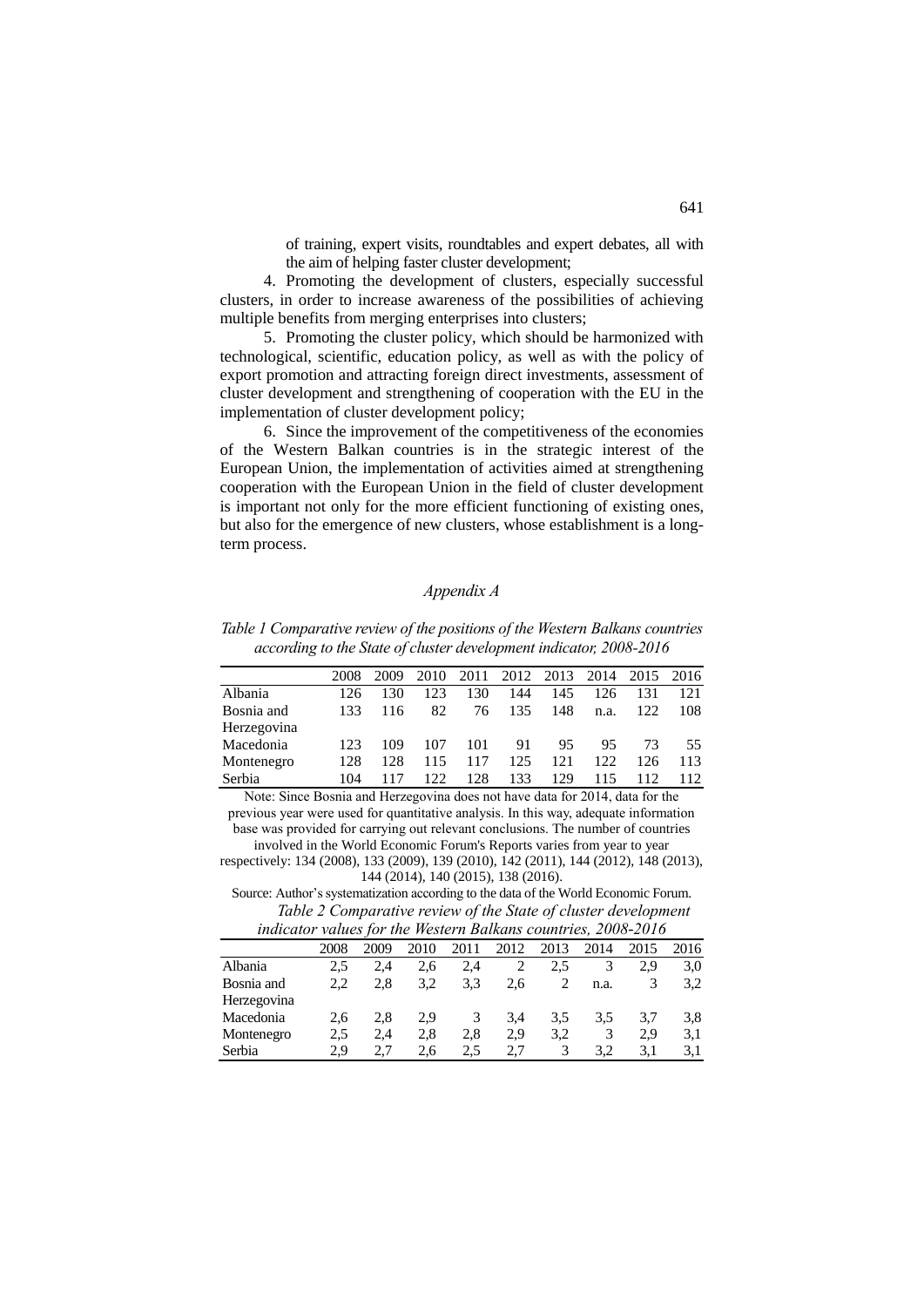Note: Since Bosnia and Herzegovina does not have data for 2014, data for the previous year were used for quantitative analysis. In this way, adequate information base was provided for carrying out relevant conclusions. The number of countries involved in the

World Economic Forum's Reports varies from year to year respectively: 134 (2008), 133 (2009), 139 (2010), 142 (2011), 144 (2012), 148 (2013), 144 (2014), 140 (2015), 138 (2016).

Source: Author's systematization according to the data of the World Economic Forum.

## *Appendix B*

*Table 3 Comparative review on movement of rank according to GCI on the global competitiveness scale and GCI values for the countries of the Western Balkans in the period from 2008 to 2016.*

|                                           |         | Rank of Western Balkans countries<br>according to GCI on the scale of |           | global competitiveness |        | Value $(1-7)$                    |         |                           |           |            |        |                                 |
|-------------------------------------------|---------|-----------------------------------------------------------------------|-----------|------------------------|--------|----------------------------------|---------|---------------------------|-----------|------------|--------|---------------------------------|
|                                           | Albania | Herzegovina<br>Bosnia and                                             | Macedonia | Montenegro             | Serbia | Average of<br>the region $^{2)}$ | Albania | Herzegovina<br>Bosnia and | Macedonia | Montenegro | Serbia | Average of<br>the region $^{2}$ |
| 2008                                      | 108     | 107                                                                   | 89        | 65                     | 85     | 91                               | 3,55    | 3,56                      | 3,87      | 4,11       | 3,90   | 3,80                            |
| 2009                                      | 96      | 109                                                                   | 84        | 62                     | 93     | 89                               | 3,72    | 3,53                      | 3,95      | 4,16       | 3,77   | 3,83                            |
| 2010                                      | 88      | 102                                                                   | 79        | 49                     | 96     | 92                               | 3,94    | 3,70                      | 4,02      | 4,36       | 3,84   | 3,97                            |
| 2011                                      | 78      | 100                                                                   | 79        | 60                     | 95     | 82                               | 4,06    | 3,83                      | 4,05      | 4,27       | 3,88   | 4,02                            |
| 2012                                      | 89      | 88                                                                    | 80        | 72                     | 95     | 85                               | 3,91    | 3.93                      | 4,04      | 4,14       | 3,87   | 3,98                            |
| 2013                                      | 95      | 87                                                                    | 73        | 67                     | 101    | 85                               | 3,85    | 4,02                      | 4,14      | 4,20       | 3,77   | 4,00                            |
| 2014                                      | 97      | n.a.                                                                  | 63        | 67                     | 94     | 80                               | 3,84    | n.a.                      | 4,26      | 4,23       | 3,90   | 4,06                            |
| 2015                                      | 93      | 111                                                                   | 60        | 70                     | 94     | 86                               | 3.93    | 3,71                      | 4,25      | 4,20       | 3,89   | 4,00                            |
| 2016                                      | 80      | 107                                                                   | 68        | 82                     | 90     | 85                               | 4,06    | 3,80                      | 4,23      | 4,05       | 3,97   | 4,02                            |
| Average<br>of the<br>period <sup>1)</sup> | 92      | 101                                                                   | 75        | 66                     | 94     | 86                               | 3,87    | 3,76                      | 4,09      | 4,19       | 3,87   | 3,96                            |

1) The average rank of the period and the value of GCI in the period from 2008 to 2016 were obtained on the basis of a simple arithmetic mean.

2) The average rank of the region and the value of GCI in the period from 2008 to 2016 were obtained on the basis of a simple arithmetic mean.

The number of countries involved in the World Economic Forum's Reports varies from year to year respectively: 134 (2008), 133 (2009), 139 (2010), 142 (2011), 144 (2012), 148 (2013), 144 (2014), 140 (2015), 138 (2016).

Source: Author's systematization according to the data of the World Economic Forum.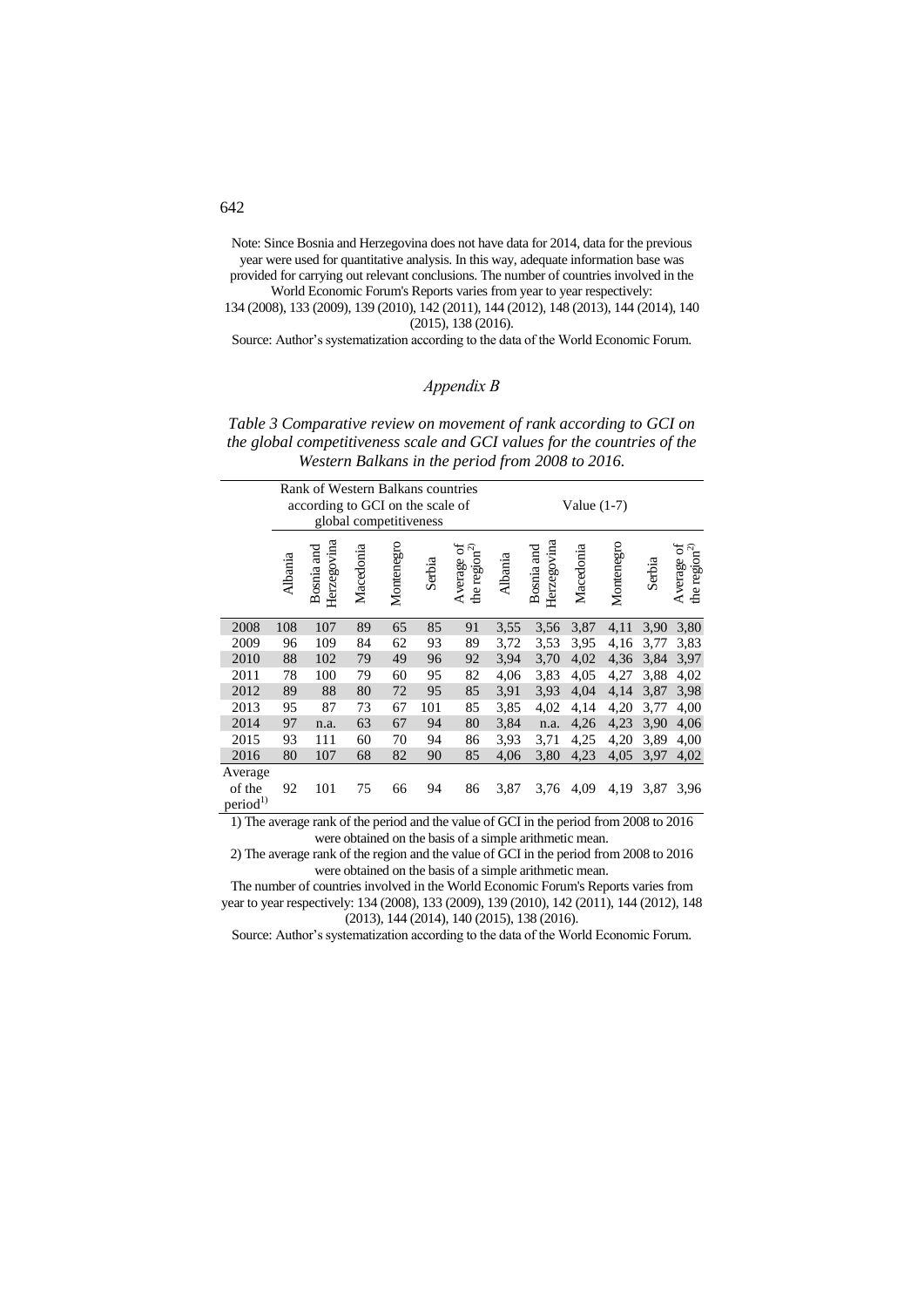#### *REFERENCES*

- Becattini, G. (1979). Dal settore industriale al distretto industriale. Alcune considerazioni sull'unità d'indagine dell'economia industriale. *Rivista di economia e politica industriale*, 1, 7-21.
- Brenner, T., & Gildner, A. (2006). The long-term implications of local industrial clusters. *European Planning Studies*, 14(9), 1315-1328.
- Cairncross, F. (1997). *The death of distance*. London: Orion Business Books.
- Copenhagen Economics (2007). *Internal Summary Report WP4*. BSR InnoNet, Draft Version.
- Coyle, D. (1997). *The weightless world*: *Strategies for managing the digital economy*. London: Capstone.
- Coyle, D. (2001). *Paradoxes of prosperity: Why the new capitalism benefits all*. London: Texere Publishing.
- Fujita, M. Krugman, P. & Venables, A. (2000). *The spatial economy: Cities regions and international trade*. Cambridge, Mass: MIT Press.
- Gray, J. (1998). *False dawn: The delusions of global capitalism*. London: Granta Books.
- Jefferson Institute (2003). *Konkurentnost privrede Srbije [Competitiveness of the Serbian economy]*. Beograd.
- Костадиновић, И. & Костић, З. (2014). Стратешки правци развоја кластера у Србији и Хрватској – упоредна анализа [The strategic directions of clustes development in Serbia and Croatia – comparative analysis], У Аранђеловић, З. (Прир.): *Регионални развој и демографски токови земаља југоисточне Европе* (681-691). Ниш: Универзитет у Нишу, Економски факултет
- Kostadinović, I., Ilić, I. & Kostić, Z. (2015). Clusters A Specific Form of Connecting Business Entities in Order to Improve the Market Position. *Hyperion Economic Journal* vol. 3, issue 3(3), pp. 46-54.
- Marshall, A. (1890) *Principles of economics*. London: Macmillan.
- Martin, R. L. (2017) *A Study on the Factors of Regional Competitiveness: A draft final report for The European Commission, Directorate-General Regional Policy*. Retrieved from http://ec.europa.eu/regional\_policy/sources/docgener/studies/ pdf/3cr/competitiveness. pdf (15.05.2017.).
- National Agency for Regional Development in Serbia. Retrieved form <http://www.regionalnirazvoj.gov.rs/Lat/ShowNARRFolder.aspx?mi=85> (20.10.2017.).
- O'Brien, R. (1992). *Global financial integration: The end of geography?* London: Pinter.
- Ohmae, K. (1995). *The end of the nation state: The rise of regional economies*. London: Harper Collins.
- Петровић-Ранђеловић, М. & Милетић, Д. (2016). Регионална анализа конкурентске позиције Републике Србије (Regional analysis of the competitive position of the Republic of Serbia). У Аранђеловић, З. (Прир.): *Регионални развој и демографски токови земаља Југоисточне Европе* (53-68). Ниш: Универзитет у Нишу, Економски факултет.
- Porter, M. E. (1990). The competitive advantages of nations. *Harward Business Reeview,* March-April, 73-91.
- Porter, M. E. (1998). Clusters and the new economics of competitiveness. *Harvard Business Review*, December, 77-90.
- Porter, M.E. (2000). Location, competition and economic development: Local clusters in a global economy. *Economic Development Quarterly*, 14 (1), 15–34.
- Porter, M. E. (2003). The economic performance of regions. *Regional Studies,*  37(6,7), 549-578.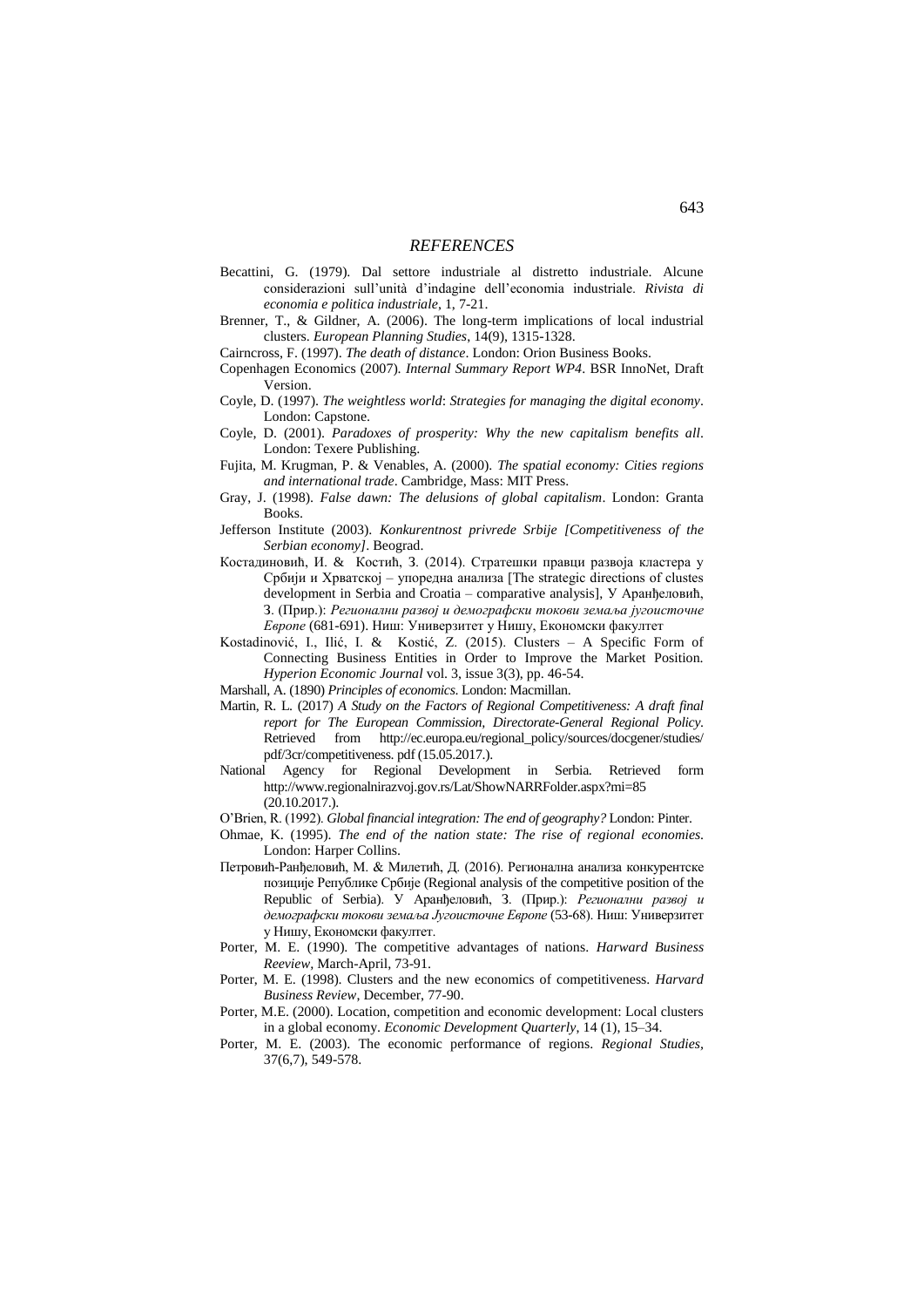- Radukić, S., Petrović-Ranđelović, M. (2012). The challenges of competitiveness improvement of the Sebian economy in the post-crisis period. In B. Krstić and A. Chodyński (Eds.), *Current problems of competitiveness improvement in national economies and enterprises* (pp. 245-262). Niš: Faculty of Economics, University of Niš.
- Sala, D. C., Maticiuc, M. D., & Munteanu, V. P. (2016). Clusters influence on competitiveness. Evidences from European Union countries. 10th International Management Conference: Challenges of modern management (10-17). BUCHAREST: ROMANIA. Retrieved from http://conferinta.management. ase.ro/archives/2016/PDF/1\_2.pdf (10.04.2017.).
- Scott, A. J. (1998). *Regions and the world economy*. Oxford: Oxford University Press.
- Scott, A. J. (Ed.). (2001). *Global city regions: Trends, theory and policy*. Oxford: Oxford University Press.
- Солдић-Алексић, Ј., & Chroneos Красавац, Б. (2009). *Квантитативне технике у истраживању тржишта: Примена СПСС рачунарског пакета*  [*Quantitative techniques in market research: Application of SPSS computer package*]. Beograd: Centar za izdavačku delatnost Ekonomskog fakulteta u Beogradu.
- Sölvell, Ö., Lindqvist, G., & Ketels, C. (2003). *The cluster initiative greenbook*. Stockholm: Ivory Tower AB. Retrieved from https://www.hhs.se/ contentassets/f51b706e1d644e9fa6c4d232abd09e63/greenbooksep03.pdf (10.04.2017).
- Стевановић, Т. (2016). Софистицираност пословних процеса као детерминанта конкурентности Републике Србије [Business sophistication as a determinant of the competitiveness of the Republic of Serbia]. У Б. Крстић (Прир.), *Детерминанте конкурентности Републике Србије* [*Determinants of competitiveness of the Republic of Serbia*]*,* (pp. 267-311). Ниш: Универзитет у Нишу, Економски факултет.
- Wares, A. C., & Hadley, S. J. (2008). The cluster approach to economic development.*USAID Technical Brief*, 7, Retrieved from http://www. clustermapping.us/sites/default/files/files/resource/The%20Cluster%20Approach %20to%20Economic%20Development.pdf (15.05.2017.).
- World Economic Forum (2008). *The Global Competitiveness Report 2008-2009*. Geneva, Switzerland.
- World Economic Forum (2009). *The Global Competitiveness Report 2009-2010*. Geneva, Switzerland.
- World Economic Forum (2010). *The Global Competitiveness Report 2010-2011*. Geneva, Switzerland.
- World Economic Forum (2011). *The Global Competitiveness Report 2011-2012*. Geneva, Switzerland.
- World Economic Forum (2012). *The Global Competitiveness Report 2012-2013*. Geneva, Switzerland.
- World Economic Forum (2013). *The Global Competitiveness Report 2013-2014*. Geneva, Switzerland.
- World Economic Forum (2014). *The Global Competitiveness Report 2014-2015*. Geneva, Switzerland.
- World Economic Forum (2015). *The Global Competitiveness Report 2015-2016*. Geneva, Switzerland.
- World Economic Forum (2016). *The Global Competitiveness Report 2016-2017*. Geneva, Switzerland.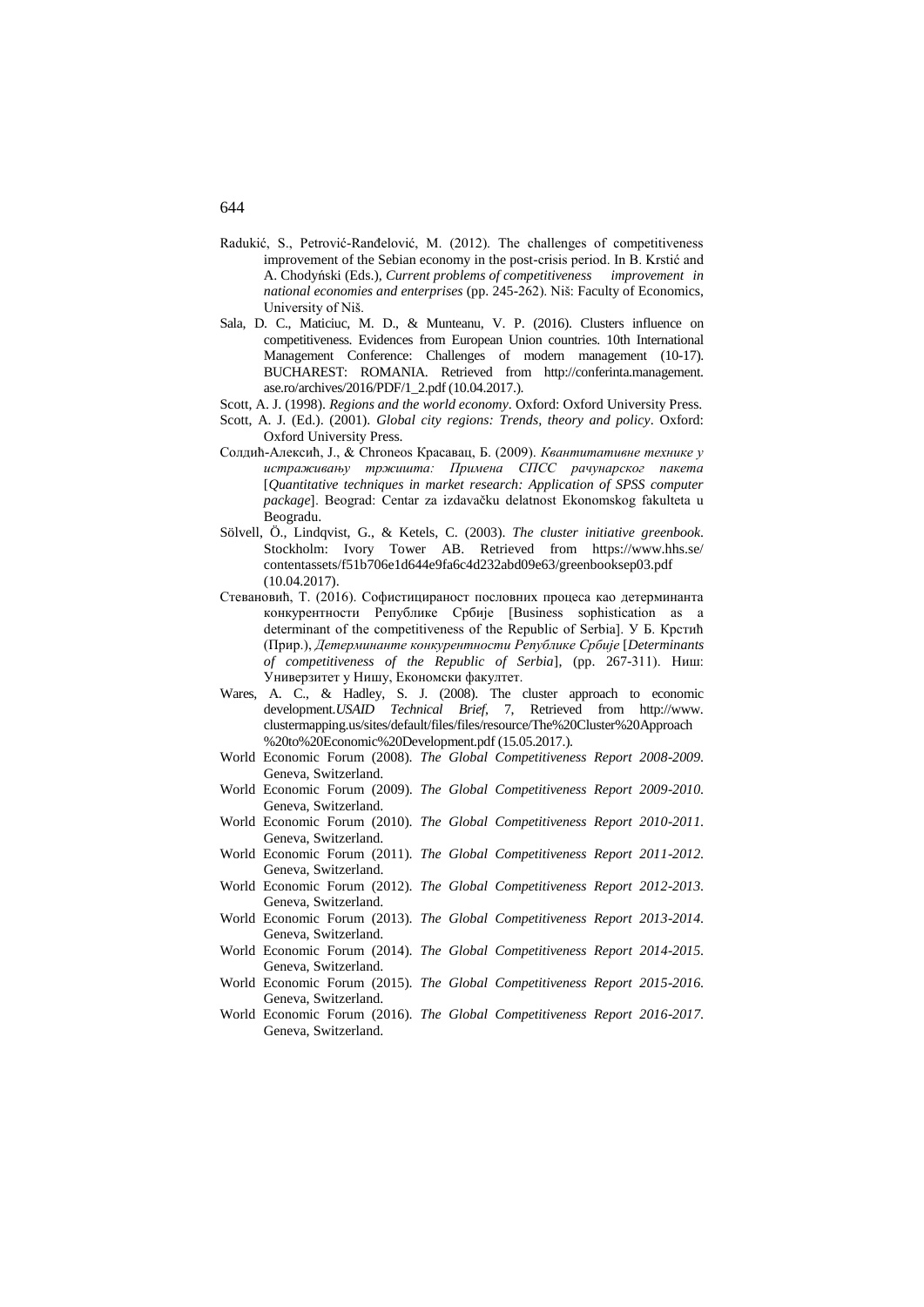# **ВЕЗА ИЗМЕЂУ РАЗВОЈА КЛАСТЕРА И НАЦИОНАЛНЕ КОНКУРЕНТНОСТИ: РЕГИОНАЛНИ ФОКУС НА ЗАПАДНИ БАЛКАН**

#### **Марија Петровић-Ранђеловић, Зорана Костић, Ивана Костадиновић** Универзитет у Нишу, Економски факултет, Ниш, Србија

#### **Резиме**

Питања и проблеми из домена унапређења националне конкурентности предмет су непрестаног интересовања како економске теорије тако и праксе. Актуелност овог проблема потврђује чињеница да се он својом тежином наметнуо као саставни елемент стратегија развоја свих земаља – како развијених тако и земаља у развоју и земаља у транзицији.

Могућности за унапређење достигнутог нивоа конкурентности зависе од расположивости различитих фактора који постоје у једној привреди. Након деведесетих година XX века, концепт кластера добио је значајну улогу у промовисању конкурентности и подстицању привредног развоја.

Предности концентрације економских активности на истом подручју одавно су уочене, премда највеће заслуге у популаризацији концепта кластера и наглашавању њиховог значаја за унапређење националне конкурентности припадају Мајклу Портеру (Michael Porter). Оно што кластере чини привлачним за предузећа која теже да се удружују јесте могућност остваривања веће продуктивности услед бржег протока информација и лакшег комуницирања између повезаних и подржавајућих индустрија, као и услед ефикасне размене идеја и иновација. Другим речима, већа продуктивност остварује се тамо где постоје кластери. Узимајући у обзир Портерову тезу да је једини смислен концепт конкурентности на националном нивоу продуктивност, развој кластера постаје важна стратегија за унапређење нивоа националне конкурентости.

Земље Западног Балкана су, поред проблема са којима се суочавају на путу ка тржишној економији и демократском друштву, суочене и са проблемом подизања укупне конкурентске способности као предуслова за остваривање динамичног привредног раста и развоја. Истраживањем је утврђено да су земље региона веома ниско рангиране на скали глобалне конкурентности, што указује на потребу предузимања неопходних активности надлежних државних органа ради унапређења нивоа националне конкурентности. У складу са добро познатом економском теоријом етапа развоја, све земље региона Западног Балкана сврстане су у ред ефикасношћу вођених економија, што непосредно имплицира да у оквиру подиндекса Иновације и софистицираност земље региона немају конкурентске предности. Истраживањем је утврђено да су конкурентски недостаци најјаче истражени у домену 11. стуба конкурентности – Софистицираност пословних процеса, који представља композитни индекс који се формира као пондерисани просек вредности девет подиндекса, од којих трећи по реду квантификује стање развоја кластера.

Применом савремених статистичких и софтверских решења за квантитативну анализу података, у раду је извршено испитивање утицаја брзине и смера промена у развоју кластера на промене у достигнутом нивоу националне конкурентности у земљама Западног Балкана (Албанија, Босна и Херцеговина, Македонија, Црна Гора и Србија) у периоду од 2008–2016. године. Резултати до којих се дошло у истраживању показују да (а) просечне вредности показатеља стање развоја кластера заостају за просечним вредностима индекса глобалне конкурентности, као и да (б) у периоду